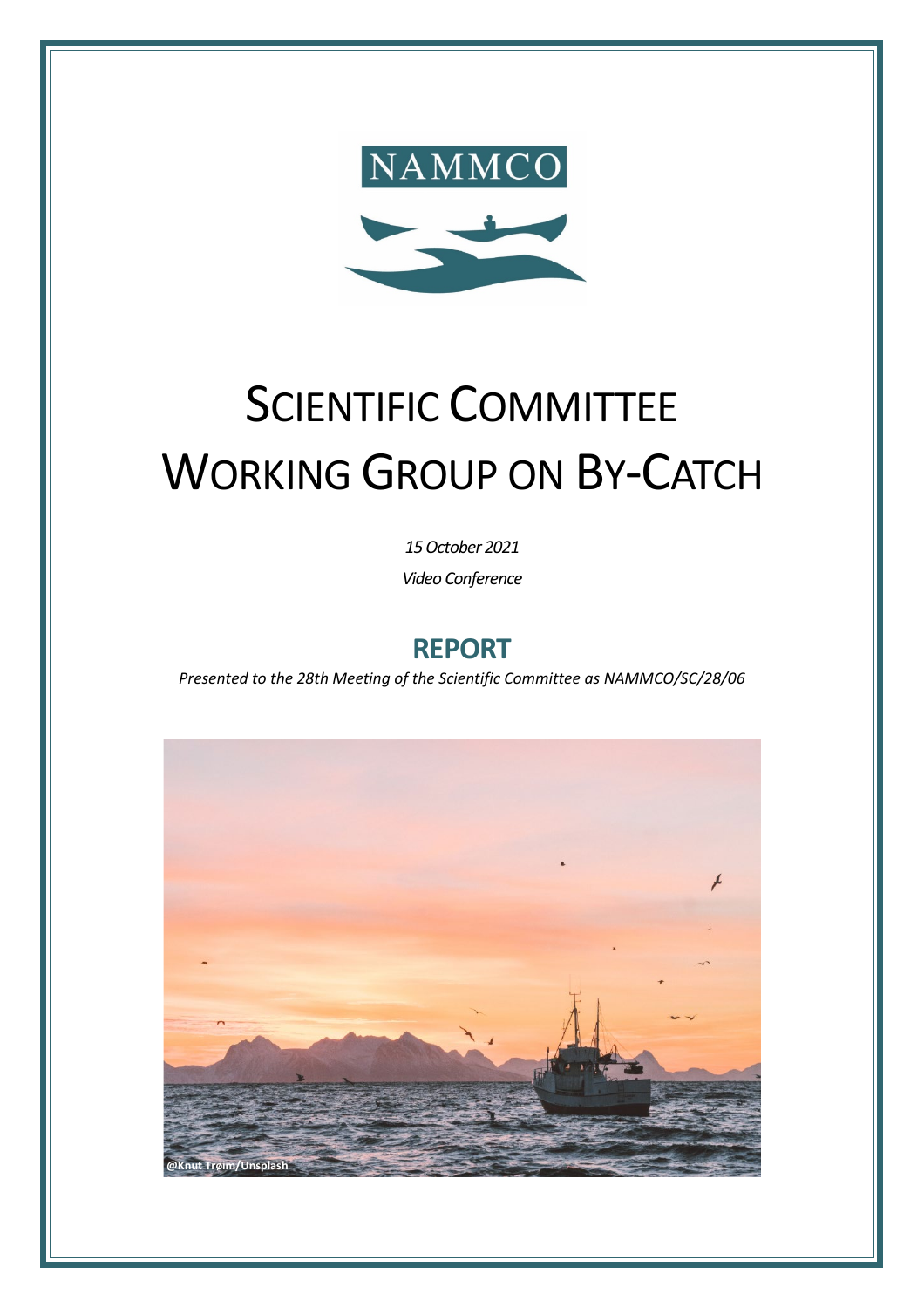© North Atlantic Marine Mammal Commission

#### **Please cite this report as:**

NAMMCO-North Atlantic Marine Mammal Commission (2021). Report of the Scientific Committee Working Group on By-Catch. October 2021, Tromsø, Norway.

Available at [https://nammco.no/topics/byc\\_reports/](https://nammco.no/topics/byc_reports/)

#### **DISCLAIMER:**

The content of this report contains the views of the Ad hoc Working Group and does not necessarily represent the views of the NAMMCO Scientific Committee, the Management Committees or the Council.

## **NAMMCO**

*Postbox 6453, Sykehusveien 21-23, N-9294 Tromsø, Norway, +47 77687371, nammco-sec@nammco.org, www.nammco.no, [www.facebook.com/nammco.no/,](http://www.facebook.com/nammco.no/) [www.twitter.com/NAMMCO\\_sec/](https://twitter.com/NAMMCO_sec)*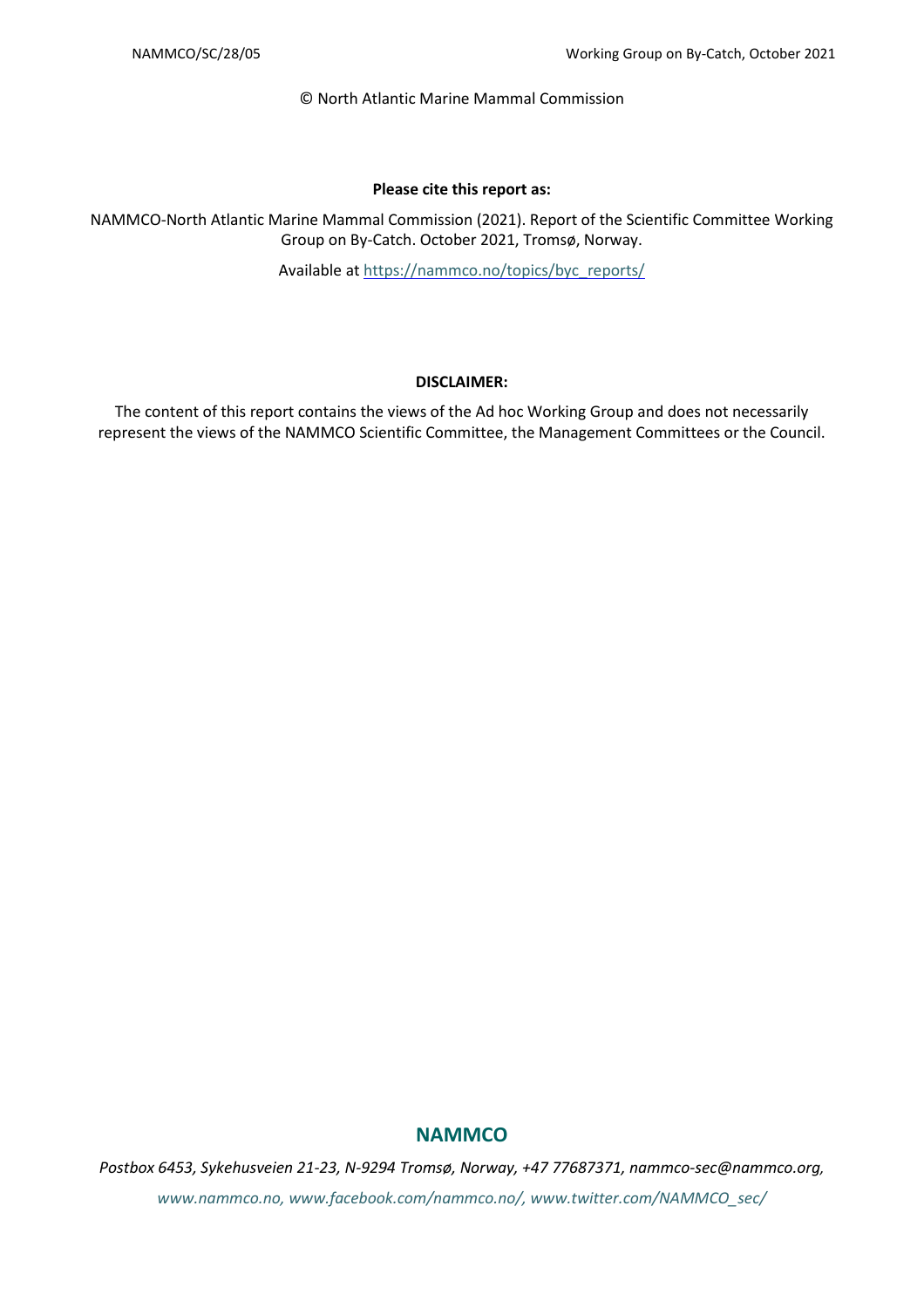## **TABLE OF CONTENTS**

| 1.   |  |  |  |  |  |  |  |
|------|--|--|--|--|--|--|--|
| 2.   |  |  |  |  |  |  |  |
| 3.   |  |  |  |  |  |  |  |
| 4.   |  |  |  |  |  |  |  |
| 5.   |  |  |  |  |  |  |  |
| 5.1. |  |  |  |  |  |  |  |
|      |  |  |  |  |  |  |  |
|      |  |  |  |  |  |  |  |
| 5.2. |  |  |  |  |  |  |  |
|      |  |  |  |  |  |  |  |
| 6.   |  |  |  |  |  |  |  |
| 6.1. |  |  |  |  |  |  |  |
|      |  |  |  |  |  |  |  |
|      |  |  |  |  |  |  |  |
| 7.   |  |  |  |  |  |  |  |
| 8.   |  |  |  |  |  |  |  |
| 8.1. |  |  |  |  |  |  |  |
| 8.2. |  |  |  |  |  |  |  |
| 8.3. |  |  |  |  |  |  |  |
| 9.   |  |  |  |  |  |  |  |
| 10.  |  |  |  |  |  |  |  |
|      |  |  |  |  |  |  |  |
|      |  |  |  |  |  |  |  |
|      |  |  |  |  |  |  |  |
|      |  |  |  |  |  |  |  |
|      |  |  |  |  |  |  |  |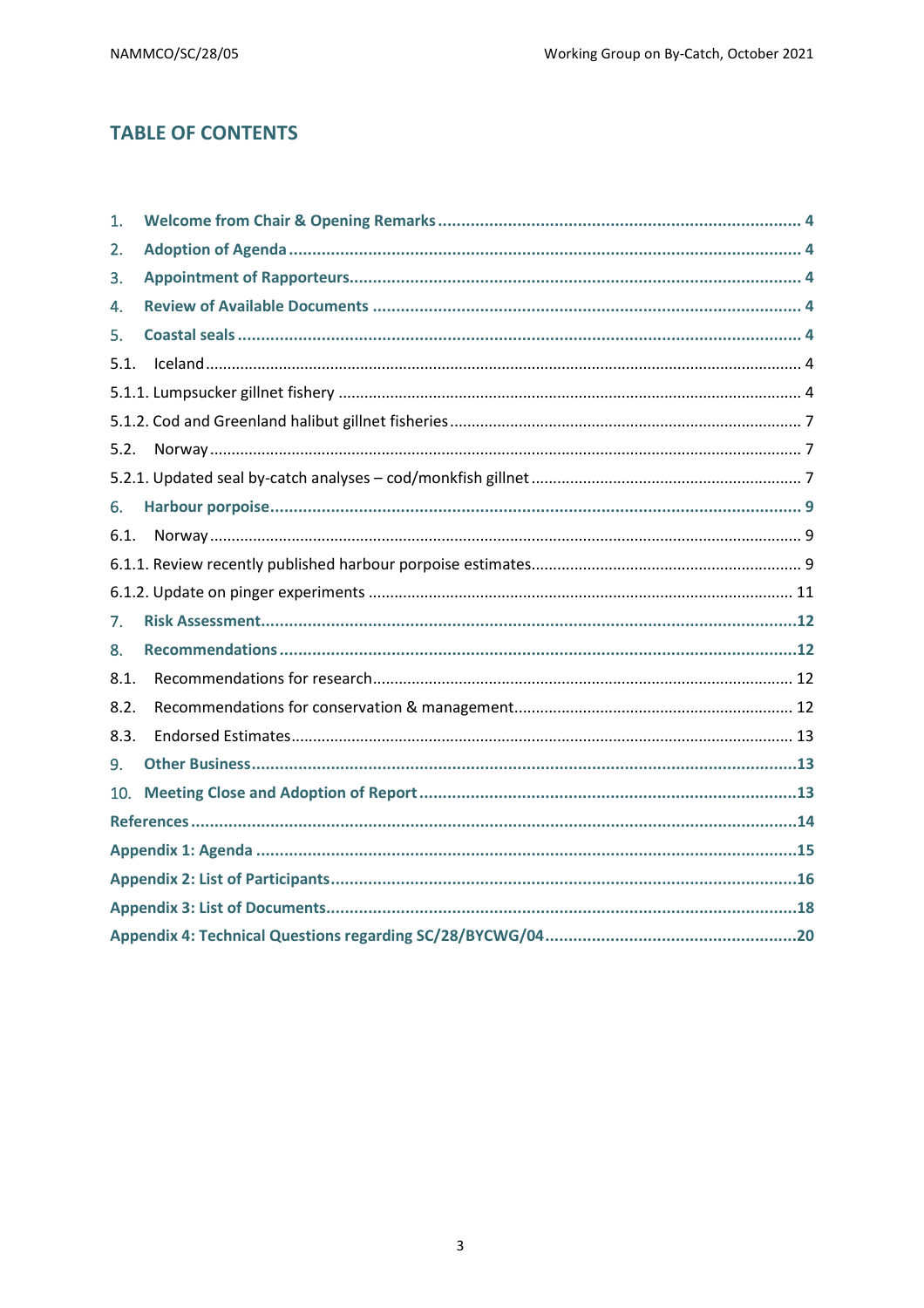## <span id="page-3-0"></span>1. **WELCOME FROM CHAIR & OPENING REMARKS**

Kimberly Murray, Chair of the NAMMCO By-catch Working Group (BYCWG), welcomed all the participants and expressed how good it was to see everybody again, albeit still not in person. She also gave the observer from ASCOBANS, Peter Evans and the Assistant Scientific Secretary of NAMMCO, Heleen Middel the opportunity to introduce themselves as they had not participated in previous BYCWG meetings.

## <span id="page-3-1"></span>2. **ADOPTION OF AGENDA**

Murray reviewed the draft agenda (available as Appendix 1 to this report) and reminded the group of the main purpose of this meeting, which was to endorse seal by-catch estimates from Iceland and Norway for use in the assessments to be performed by the NAMMCO Coastal Seals Working Group in 2022, as well as the recently published harbour porpoise by-catch estimates from Norway.

The agenda was adopted without change.

## <span id="page-3-2"></span>3. **APPOINTMENT OF RAPPORTEURS**

NAMMCO Assistant Scientific Secretary, Heleen Middel, was appointed as rapporteur, with assistance from the NAMMCO Scientific Secretary, Fern Wickson, BYCWG Convenor and NAMMCO General Secretary, Genevieve Desportes, and other participants as necessary.

## <span id="page-3-3"></span>4. **REVIEW OF AVAILABLE DOCUMENTS**

Murray pointed out the two working documents for this meeting: SC/28/BYCWG/04 on the by-catch of coastal seals in Norwegian gillnet fisheries and SC/28/BYCWG/05 providing an update on by-catch in Icelandic waters.

In addition to these two working documents, Murray noted that there were 15 for information documents, some of which may be specifically referred to during the meeting. This included document SC/28/BYCWG/FI02 containing the published harbour porpoise by-catch estimates from Norway and document SC/28/BYCWG/FI04 with an update of Norway's pinger trials. SC/28/BYCWG/FI11 included some by-catch estimates from the cod gillnet fishery in Iceland.

## <span id="page-3-4"></span>5. **COASTAL SEALS**

#### <span id="page-3-5"></span>**5.1. ICELAND**

#### <span id="page-3-6"></span>**5.1.1. Lumpsucker gillnet fishery**

Sigurðsson presented document SC/28/BYCWG/05 - *Update on bycatch in Icelandic waters*, and reviewed SC/28/BYCWG/FI15 - *Bycatch of seabirds and marine mammals in lumpsucker gillnets 2014- 2018.*

#### **Author's Summary**

The main results of the document were presented, as very little new monitoring data was available to update the estimates due to the COVID-19 pandemic. As before, the estimates stratified by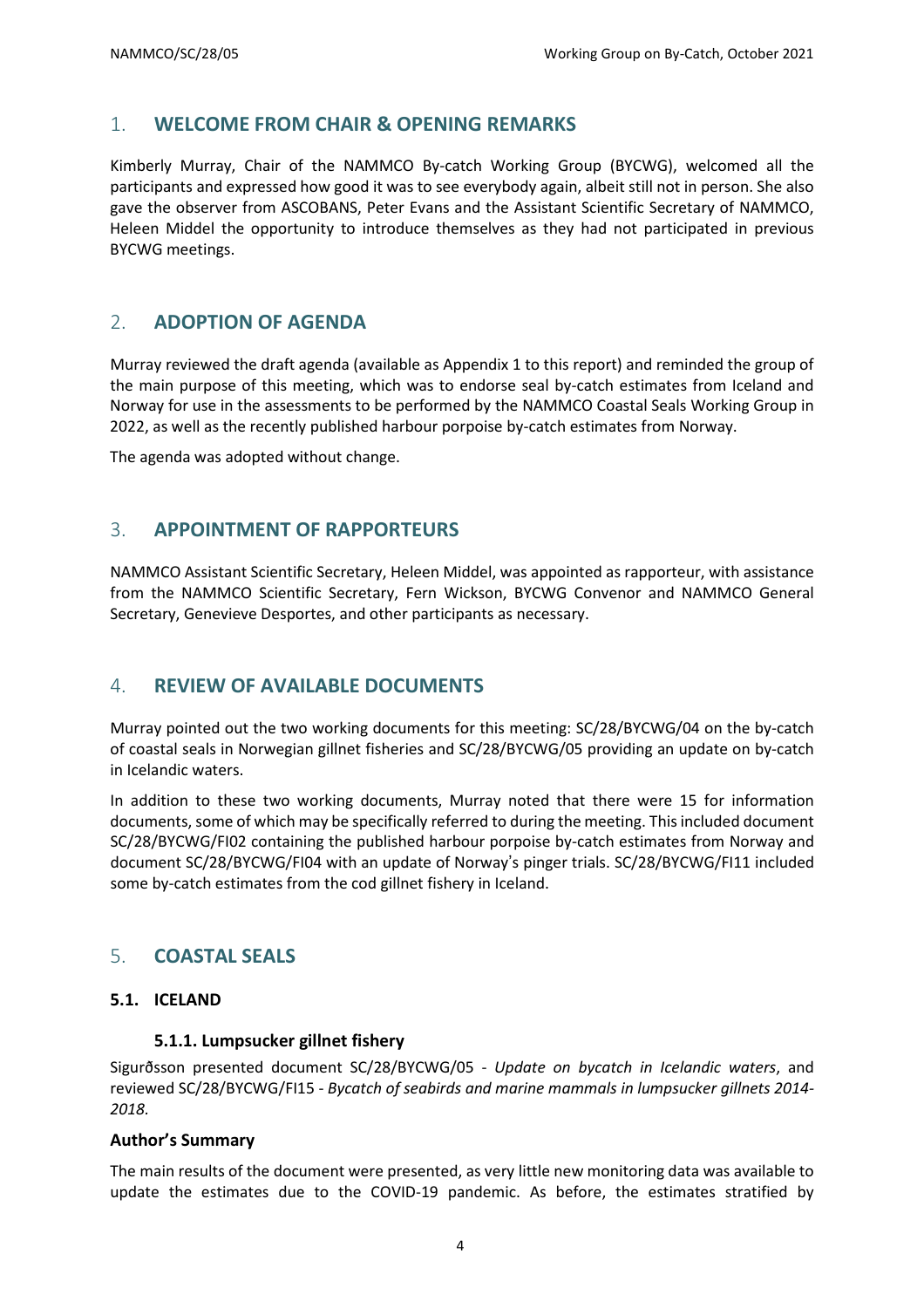management area likely represent the best available estimates (see [Table](#page-4-0) 1). In addition, new closed areas that were put in place in 2020, aiming at reducing the by-catch of seals, were shown to the WG.

For gear other than lumpsucker (*Cyclopterus lumpus*) gillnets, summary information both from onboard inspectors and fishing logbooks were presented. Due to few observations, it is difficult to estimate the overall by-catch for most of the species observed.

<span id="page-4-0"></span>Table 1: Summary of the four different annual by-catch estimates of marine mammals in Iceland as presented in SC/28/BYCWG/FI15.

| <b>Species</b>                 | Non-stratified 2014-<br>2018<br>±CV*estimate) | Stratified by<br>management area 2014-<br>2018 (± CV*estimate) | Stratified by depth<br>2014-2018<br>(± CV*estimate) | Stratified by<br>month 2014-2018<br>(± CV*estimate) | Logbooks<br>2018 |
|--------------------------------|-----------------------------------------------|----------------------------------------------------------------|-----------------------------------------------------|-----------------------------------------------------|------------------|
| Harbour<br>porpoise            | 530 (429-631)                                 | 528 (296-760)                                                  | 615 (289-941)                                       | 468 (314-669)                                       | 96               |
| Harbour seal                   | 1625 (1381-1869)                              | 1389 (903-1875)                                                | 1976 (1205-2747)                                    | 1422 (853-1991)                                     |                  |
| Grey seal                      | 1167 (817-1517)                               | 989 (504-1572)                                                 | 977 (371-1583)                                      | 1634 (833-2435)                                     | 324 (all         |
| Harp seal                      | 283 (201-365)                                 | 240 (82-398)                                                   | 344 (103-585)                                       | 296 (166-456)                                       | seal<br>species) |
| Ringed seal                    | 59 (28-90)                                    | 49 (1-98)                                                      | 61 (7-115)                                          | 56 (6-106)                                          |                  |
| Bearded seal                   | 24 (7-41)                                     | 28 (10-46)                                                     | NА                                                  | 28 (8-48)                                           |                  |
| White beaked<br>dolphin        | 0                                             | 0                                                              | 0                                                   | 0                                                   | 1                |
| <b>Total marine</b><br>mammals | 3688 (3209-4167)                              | 3223 (1225-5221)                                               | 3973 (1509-6436)                                    | 3904 (2303-5505)                                    | 421              |

#### **Discussion**

The WG noted that there were no new estimates of coastal seal (grey seal (*Halichoerus grypus)* and harbour seal (*Phoca vitulina*)) by-catch in the lumpsucker fishery in Iceland and that estimates for use by the CSWG had been endorsed at the previous meeting. The discussion therefore focused on the challenges associated with these estimates and the follow-up on recommendations for improving them from the 2020 BYCWG meeting.

In 2020, the BYCWG agreed that the available data set presents some challenges for providing statistically robust estimates. The small sample size means that the unstratified estimates are more precise than the stratified estimates. However, to capture temporal and spatial variation in fishing patterns, as well as vessel characteristics and fishing behaviours, stratification by management area was preferred over no stratification. The 2020 report endorsed the stratification by management area for use in the CSWG assessments, but also recommended additional analyses be explored, including a combined stratification scheme, e.g. combining management areas and season. During this meeting, Sigurðsson stated that unfortunately the statistical power was not sufficient to allow such an analysis. However, he also informed the group that the Directorate of Fisheries plans to have a high level of observation coverage in 2022. This larger than usual observation effort was initially planned for 2020 and 2021 but could not be achieved due to COVID-19 limitations. The collection of additional data during 2022 will hopefully enable further stratification analyses.

For depth stratification analysis, 15% of the trips were excluded as depth information was missing. Regarding the 2020 recommendation that Iceland investigate ways to interpolate the missing depth data in the lumpsucker gillnet analysis, Sigurðsson explained that although this was considered following the last meeting, since depth data was only missing from some of the trips in 2014, and there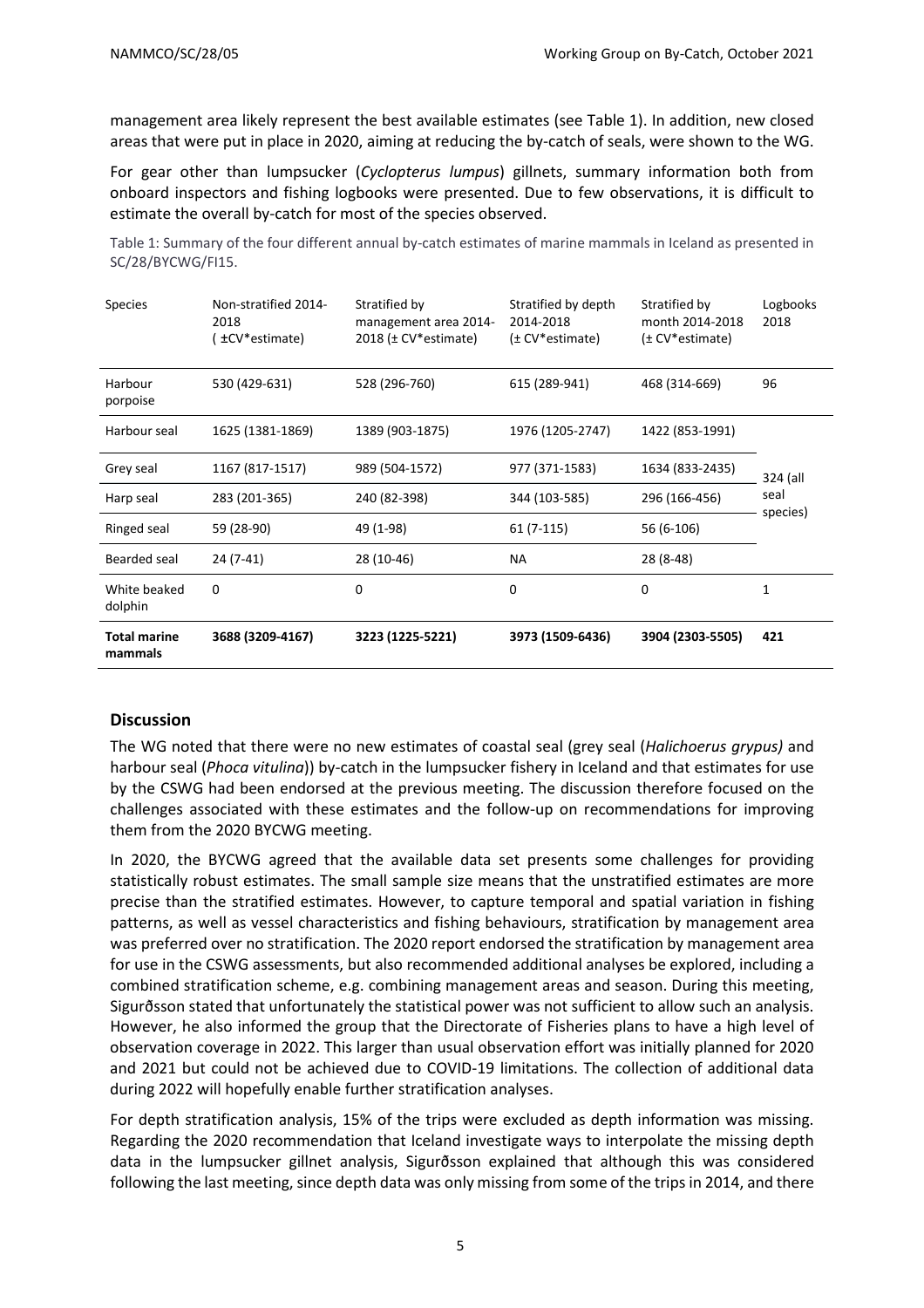were not many records in that year, this was deemed unlikely to have a significant effect on the final estimates.

In 2020, the WG also noted that there was a significant difference in the ratio of seal species registered as by-caught in the logbooks of fishermen and inspector reports and acknowledged that species misidentification could be an issue. However, during this meeting, Sigurðsson clarified that only the data from fishery inspectors were used in the by-catch estimates. He further noted that inspectors were well trained on how to identify the different seal species. He, therefore, did not believe that misidentification between seal species was a major issue for the inspectors 'data.

The WG, however, acknowledged that species identification in the fishermen's logbooks may be an issue. Although accurate identifications could be validated and improved by requesting photos of bycaught seals, the problem would remain that many of the by-caught animals are not brought on deck, but drop out of the net or are removed from the net in the water, which makes species identification challenging even for experts or trained inspectors.

In 2020, the WG recommended that DNA samples be analysed to verify species identification and assess the rate of misidentification. Granquist informed the group that some analysis of DNA samples provided by fishermen had been performed and was currently under review for publication. Although many samples remain available, further progress on determining a misidentification rate requires additional funding. Interestingly, the preliminary analysis indicated that some DNA samples coming from by-caught seals labelled as harbour seals or grey seals were actually ringed seals.

The WG **recommended** that efforts towards improving species identification by both inspectors and fishermen continue, and that collecting DNA samples and taking photos of by-caught seals be encouraged in 2022 to validate inspector reports and calculate the rate of misidentification by fishermen*,* so this could be corrected for.

In 2020, the WG also recommended to further investigate the clumping effect of seal by-catch and to what extent these events were linked to a particular time period and/or aspects of the fleet. Sigurðsson indicated that no such link was apparent, and that the three events that stand out for their high number of by-caught seals were unlikely to be correlated.

The WG asked for information on how the COVID-19 pandemic had affected effort by the industry and impacted the observer schemes. Sigurðsson informed that the observers managed to cover 20 trips in June 2020 in Breidafjordur (West Iceland) when a break in the pandemic provided an opportunity. The complete results cannot be shared due to sensitivities from collecting data on only 20 trips in one of the seven management areas, but the general result of this observation effort suggested by-catch rates for harbour seals similar to previous years, but lower rates for grey seals. Due to healthy lumpsucker stocks, the number of landings in 2020 was only somewhat lower than in previous years (~2200 fishing trips vs 3400 in 2014-2018) despite considerable changes in demand due to the pandemic, and the same is expected for 2021. Despite this lower number of trips, lumpfish catch was considerably higher than before. Data gapsin by-catch ratesfor these COVID years could potentially be filled with historical information. This is, however, not a priority for Iceland at the moment as the planned large observation effort in 2022 is expected to provide better data.

Some fishing areas had been closed ahead of the 2020 season as a protective measure against bycatch. The WG asked for clarification on how the closure areas had been defined and what effect the closures had had on by-catch. Sigurðsson informed the group that the choice of areas was primarily based on what the fishermen considered to be important seal areas. Some of these areas were then extended slightly based on information provided by the Marine and Freshwater Institute. The WG noted that the MFRI haul-out data suggests that the most important sites for seals are outside the closed areas and are areas that overlap with a high level of fishing. Additionally, in general there was previously little fishing effort within the now closed areas. The high observation efforts that were planned for 2020 (and now postponed to 2022 due to COVID-19) aimed to assess the effect of the closures. The WG therefore **looks forward** to seeing the assessment of the impact of the closures following the 2022 observation season.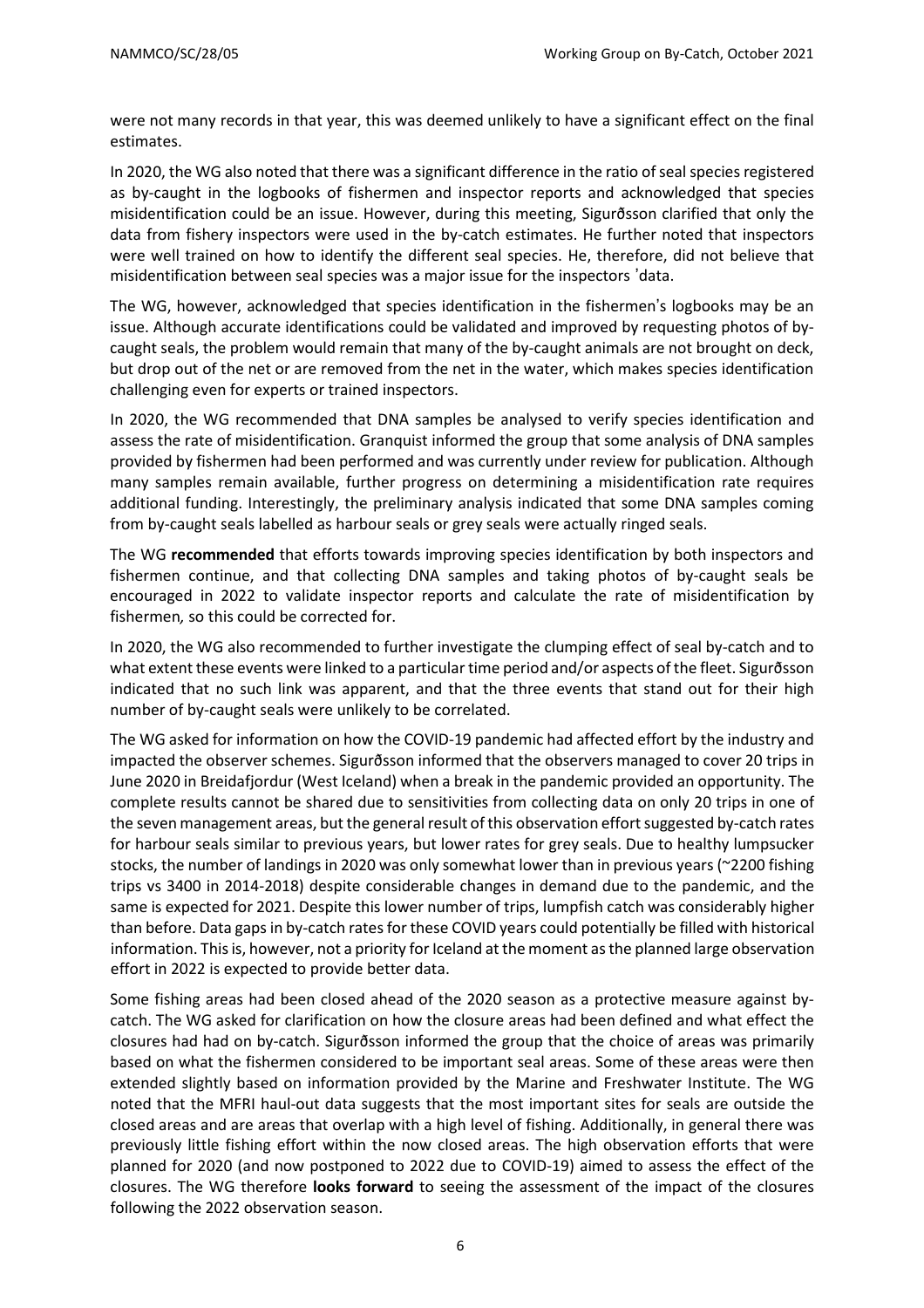Since the CSWG assessment will take place in early 2022, the data resulting from the 2022 observation will not be available for that assessment. At its 2020 meeting though, the WG **endorsed** the estimates of marine mammal by-catch in the lumpsucker fishery in Iceland and these can therefore be used in the upcoming assessments of coastal seals. BYCWG agreed that all the stratification approaches could be presented asrelevant but **recommended** that assessments use the estimatesfrom the stratification by management area as this approach captured some of the spatial and temporal variations and characteristics of the fishery. These endorsed by-catch estimates are reported in Table 1.

## <span id="page-6-0"></span>**5.1.2. Cod and Greenland halibut gillnet fisheries**

The Greenland halibut (*Reinhardtius hippoglossoides*) fishery is an emerging and growing fishery with considerable effort in recent years. Logbook records report by-catch of several species, including "usual species" (harbour porpoise (*Phocoena phocoena*), harp seal (*Pagophilus groenlandicus*), grey seal (*Halichoerus grypus*), harbour seal (*Phoca vitulina*), ringed seal (*Pusa hispida*)) but also unusual species such as humpback whales (*Megaptera novaeangliae*), Northern bottlenose whales (*Hyperoodon ampullatus*) and Risso's dolphin (*Grampus griseus*). The WG therefore **recommended** that by-catch in this fishery be closely monitored and followed.

Iceland noted that it is challenging to differentiate between the cod (*Gadus morhua*) and Greenland halibut fisheries in their effort database, as both use the same mesh-size nets, and there is no field for target species in the fishermen's logbooks. Yet, the cod fishery is more coastal and the Greenland halibut fishery more offshore, with about 5% of the effort overlapping. In theory it could therefore be possible to try to separate the two. The WG noted, however, that if there are no operational differences between the cod and Greenland halibut fisheries, it may not be particularly important to distinguish the two for estimating by-catch. The WG **recommended** that a field for target species be included in the logbook as well as other ways to distinguish these coastal and offshore fisheries for monitoring bycatch.

There are currently no endorsed by-catch estimates for the cod gillnet and/or other fisheries in Iceland. Punt *et al.* (2020) (available as SC/28/BYCWG/FI11) presents figures of approximately 18 (95% CI 2-44) seals by-caught annually in cod and Greenland halibut gillnets. The WG considers this an underestimate though as it is roughly half the number that the fishermen themselves have reported in logbooks (38 harbour seals and 7 grey seals). The WG **recommended** that the estimates of seal bycatch in the cod fishery published in Punt et al. 2020 could be forwarded to the CSWG to be used as a preliminary information in the assessments, with associated caveats and uncertainties.

#### <span id="page-6-1"></span>**5.2. NORWAY**

## <span id="page-6-2"></span>**5.2.1. Updated seal by-catch analyses – cod/monkfish gillnet**

Moan presented SC/28/BYCWG/04 - *Bycatch of coastal seals in Norwegian gillnet fisheries conducted by coastal fishing vessels*.

#### **Author's Summary**

In SC/28/BYCWG/04, by-catch rates and total by-catch for harbour and grey seals caught in Norwegian commercial gillnet fisheries were estimated using a stratified ratio estimator, with number of hauls as a proxy for fishing effort. Estimates were derived from data collected with a contracted reference fleet of small coastal vessels (less than 15 meters length overall) and scaled up to the whole fleet using data from national landing statistics. To address unreliable species identifications, by-catch data on both species were pooled before by-catch estimates were calculated. The relative abundances of each seal species in different coastal regions were then used to apportion total estimates into species-specific estimates. Relative abundance estimates were based on harbour seal abundance estimates from the survey cycle that was completed in 2015 and on grey seal abundance estimates from either 2011 or 2017. The reason for using grey seal abundance estimates from two different survey periods was that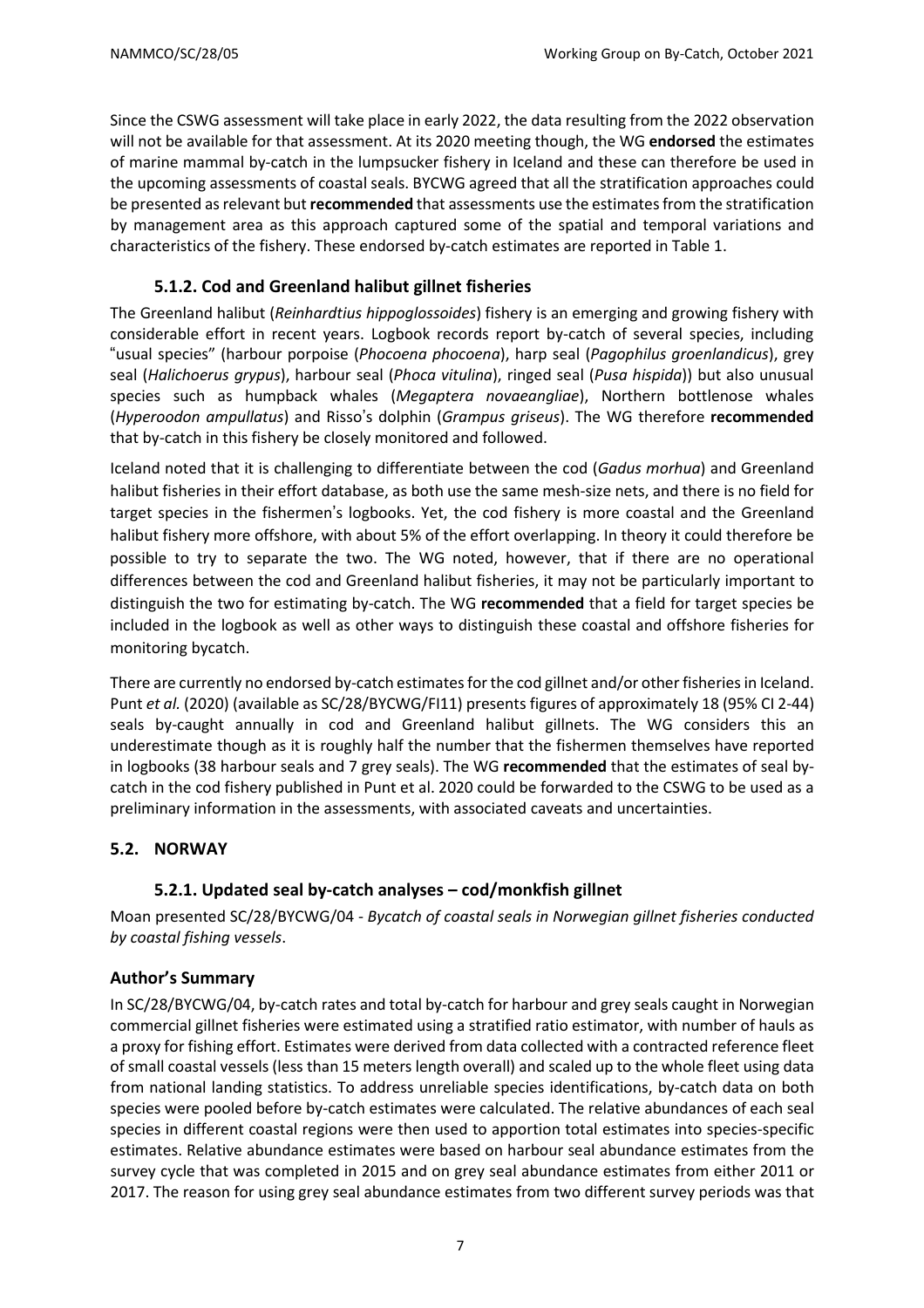the later survey showed a substantial reduction in grey seal abundance in one specific region. Average yearly by-catch over a 15-year period, from 2006 to 2020, was estimated to be 757 seals (CV 0.12), of which harbour seals comprised 394 (95% confidence interval CI 303 - 479) and grey seals comprised 363 (95% CI 298 – 474) [\(Table](#page-7-0) 2).

| <b>Species</b> | <b>Fishery</b> | <b>Region</b>  | <b>Estimated by-</b><br>catch | CV   | 95% CI          |
|----------------|----------------|----------------|-------------------------------|------|-----------------|
| Harbour seal   | Large mesh     | $\mathbf 1$    | 90.0                          | 0.16 | $65.6 - 123.6$  |
|                |                | $\overline{2}$ | 85.2                          | 0.05 | $77.1 - 94.1$   |
|                |                | 3              | 55.3                          | 0.16 | $40.4 - 75.8$   |
|                | Medium mesh    | $\mathbf{1}$   | 114.8                         | 0.13 | $89.1 - 148.0$  |
|                |                | $\overline{2}$ | 15.8                          | 0.15 | $11.8 - 21.3$   |
|                |                | 3              | 7.3                           | 0.16 | $5.3 - 9.9$     |
|                | Small mesh     | $\mathbf{1}$   | 8.0                           | 0.25 | $5.0 - 12.9$    |
|                |                | $\overline{2}$ | 2.6                           | 0.20 | $1.8 - 3.8$     |
|                |                | 3              | 14.9                          | 0.16 | $10.9 - 20.3$   |
|                | Total          | Total          | 394                           | 0.12 | $303 - 479$     |
| Grey seal      | Large mesh     | $\mathbf{1}$   | 90.3                          | 0.16 | $65.8 - 124.0$  |
|                |                | $\overline{2}$ | 116.2                         | 0.05 | $105.2 - 128.3$ |
|                |                | $\overline{2}$ | 7.3                           | 0.16 | $5.3 - 10.0$    |
|                | Medium mesh    | $\mathbf{1}$   | 110.5                         | 0.13 | $85.8 - 142.4$  |
|                |                | $\overline{2}$ | 23.9                          | 0.15 | $17.8 - 32.3$   |
|                |                | 3              | 0.9                           | 0.16 | $0.7 - 1.3$     |
|                | Small mesh     | 1              | 8.1                           | 0.25 | $5.0 - 13.2$    |
|                |                | $\overline{2}$ | 3.7                           | 0.20 | $2.5 - 5.5$     |
|                |                | 3              | 1.9                           | 0.16 | $1.4 - 2.6$     |
|                | Total          | Total          | 363                           | 0.12 | $298 - 474$     |

<span id="page-7-0"></span>

#### **Discussion**

The WG noted that its 2020 recommended had been followed, i.e., that the by-catch data of grey and harbour seals be pooled and apportioned according to: 1) the relative population estimate and 2) the relative harbour seal and grey seal pup/yearling abundance in the management areas.

The WG agreed that apportioning the total seal by-catch in proportion to the relative population estimates of grey and harbour seals by areas provided better by-catch estimates than previous analyses but remained a relatively crude approach to addressing the challenges posed by species misidentification. Moan informed the WG that a habitat-preference model developed by researchers from the University of St. Andrews has now been shared with Norway and is being investigated as another way forward for apportioning seal by-catch to species, i.e, using habitat preference rather than abundance. It was emphasised that this type of modelling was still in its early stages but that it could provide a valuable approach to handling species misidentification in by-catch estimates.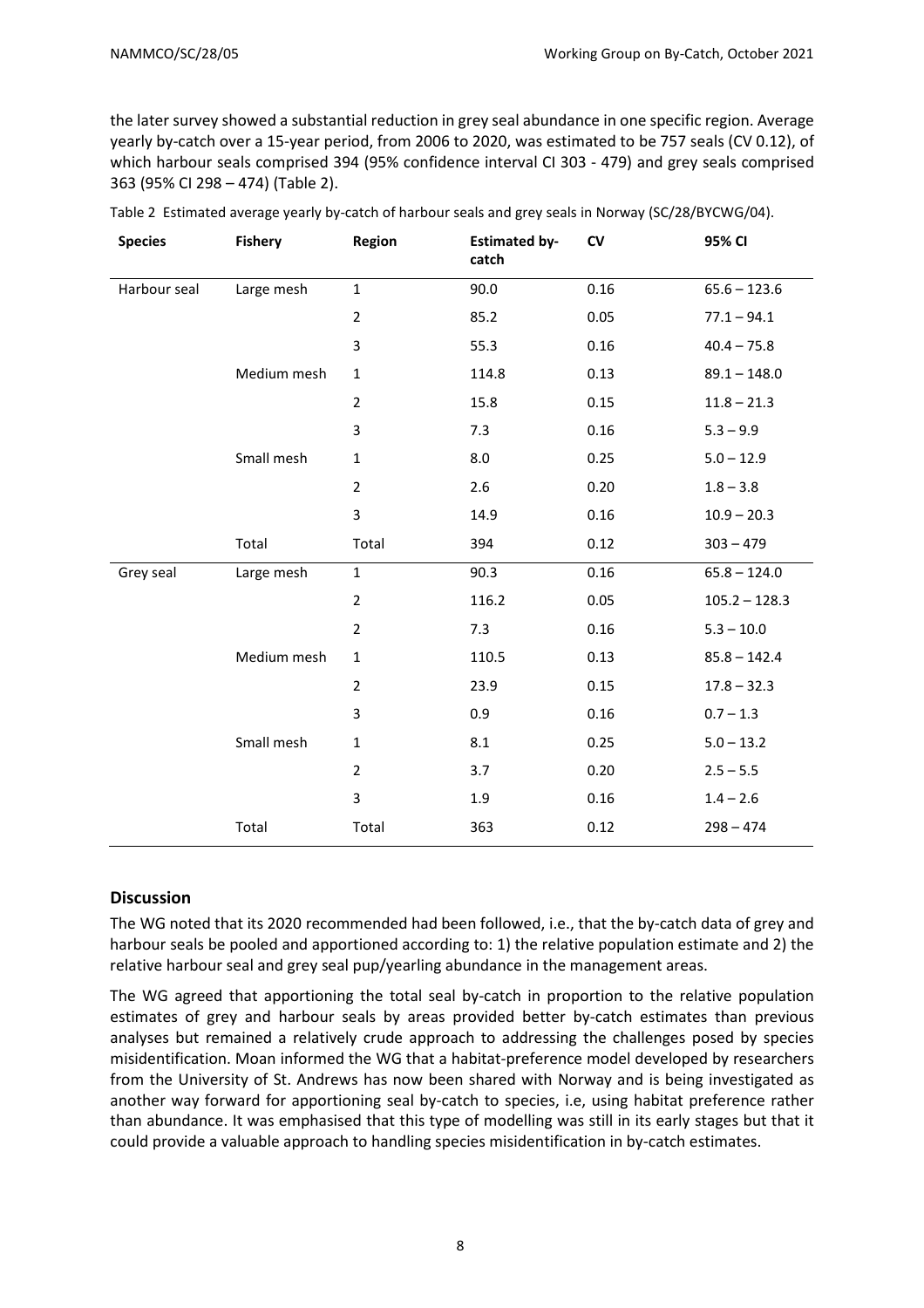Bjørge informed the group that although there is no trend in overall by-catch over the years, there seems to be a decreasing trend within some regions, likely linked to a dramatic reduction in effort in the monkfish (*Lophius piscatorius*) fishery.

Norway is currently exploring the use of Remote Electronic Monitoring (REM) in a pilot form, and if successful, this would be applied on up to 30 vessels (<15m). The intention is to deploy REM on vessels not already operating in the coastal reference fleet (CRF), and thereby effectively double the number of vessels 'reporting' by-catch. It is also anticipated that REM could significantly improve species identification. Although photo identification of seals on deck was considered preferable over the use of REM for accurate species identification, it was noted that this would require a specific effort that may be difficult to implement in practice. Norway is starting the REM project with one prototype, to test the system and the level of species identification possible from the video. To address the problem of assessing drop-out rate, the vessels will be equipped with two cameras; one that monitors the deck and a second that monitors the net as it comes out of the water.

The CRF data indicates a very high level of seal by-catch, and equivalent to direct takes in some cases. Moan pointed out that in some regions, the total removal (by-catch and direct takes) is higher than the calculated Potential Biological Removal limit (PBR). Despite this the harbour seal population in Norway has been stable over the past 10-15 years. In contrast, grey seal pup production has been declining. In considering the stability of the harbour seal population despite total removal levels exceeding PBR, the WG strongly underlined that PBR is a conservative approach to calculating what constitutes an appropriate level of take and is not on its own directly a measure of sustainability.

Due to limited time, the WG could not discuss many technical questions regarding the analysis presented in document SC/28/BYCWG/04. These questions, which did not hinder the group's endorsement of the estimates, were circulated to the WG and the authors afterthe meeting (Appendix 4). Author responses will be circulated to the group at the earliest convenience.

The WG agreed that the use of fishery classifications presented in this paper, based on mesh size, was an interesting and useful approach. The inclusion of fisheries other than the cod fisheries was also viewed as valuable. The WG concluded that this updated analysis addressed the concerns and recommendations of the 2020 BYCWG and commended the authors for their work.

The WG **endorsed** the updated seal by-catch estimates presented in SC/28/BYCWG/04 and provided here in Table 2. The WG also strongly **recommended** the continuous improvement of species identification through REM, habitat preference models, and photographs.

## <span id="page-8-0"></span>6. **HARBOUR PORPOISE**

#### <span id="page-8-1"></span>**6.1. NORWAY**

#### <span id="page-8-2"></span>**6.1.1. Review recently published harbour porpoise estimates**

Moan presented SC/28/BYCWG/FI02 – *Assessing the impact of fisheries-related mortality of harbour porpoise caused by incidental bycatch in the dynamic Norwegian gillnet fisheries.*

#### **Author's summary**

In SC/28/BYCWG/FI02, harbour porpoise by-catch for Norwegian commercial gillnet fisheries from 2006 to 2018 was estimated using a traditional ratio estimator and generalised additive linear mixed models, with weight of fish landed and number of gillnet hauls as proxies for fishing effort. Estimates were derived from data collected with a contracted reference fleet of small coastal vessels and scaled up to the whole fleet using data from landing statistics. By-catch estimates exhibited large yearly variations, ranging from 1,151 to 6,144 porpoises per year (see [Table](#page-9-1) 3 and Table 4). By-catch estimates in 4 of the last 5 years were significantly less than in the preceding 2 years. The best ratio-based and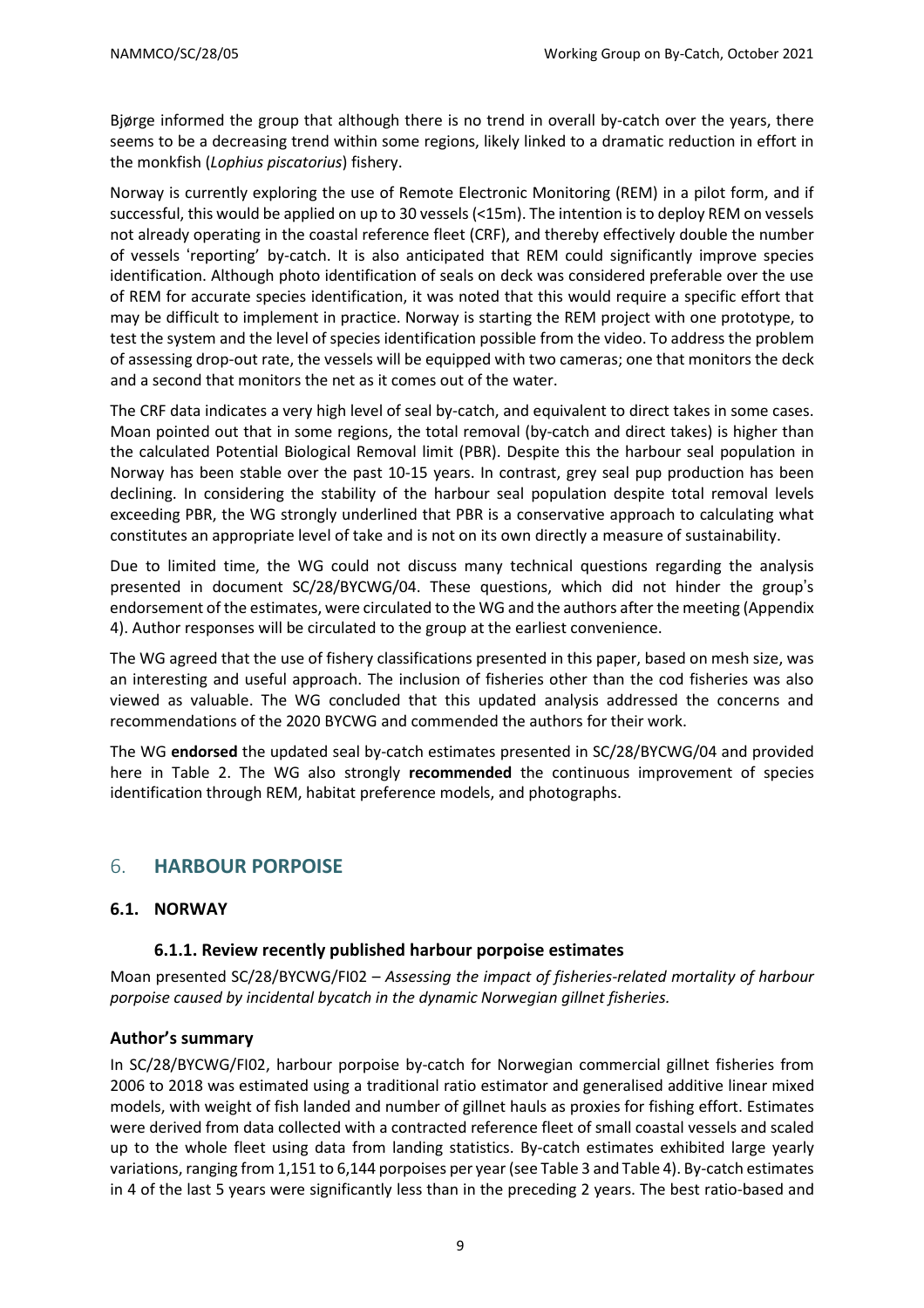model-based yearly by-catch estimates were 1,580 porpoises (CV: 0.10, 95% CI = 1,302–1,902) and 1,642 porpoises (CV: 0.15, 95% CI = 1,165-2,142), respectively. About 75% of by-caught porpoises were taken in the cod and monkfish fisheries, while the rest were taken in a variety of different gillnet fisheries. Our results suggest that by-catch of harbour porpoise in Norwegian gillnet fisheries has been unsustainable for several of the last 13 years but are currently within international by-catch limits due to a recent reduction in monkfish fishing effort.

<span id="page-9-0"></span>Table 3: Estimated average yearly harbour porpoise by-catch in the years 2006 to 2018, using four estimation approaches (SC/28/BYCWG/FI02)

|                   | <b>Stratified ratio estimates</b><br>(w/catch as fishing effort) |      | Stratified ratio estimates<br>(w/hauls as fishing effort) |         | <b>GLM</b> estimates |              |         | <b>GAMM</b> estimates |              |         |      |              |
|-------------------|------------------------------------------------------------------|------|-----------------------------------------------------------|---------|----------------------|--------------|---------|-----------------------|--------------|---------|------|--------------|
| Grouping variable | Bycatch                                                          | C.V. | 95% CI                                                    | Bycatch | C.V.                 | 95% CI       | Bycatch |                       | C.V. 95% CI  | Bycatch | C.V. | 95% CI       |
| By region         |                                                                  |      |                                                           |         |                      |              |         |                       |              |         |      |              |
| Region 1          | 592                                                              | 0.16 | $355 - 717$                                               | 957     | 0.11                 | 744-1151     | 550     | 0.15                  | $408 - 748$  | 893     | 0.23 | $552 - 1260$ |
| Region 2          | 909                                                              | 0.15 | 587-1 109                                                 | 773     | 0.09                 | $621 - 916$  | 836     | 0.18                  | $634 - 1276$ | 1 1 6 1 | 0.35 | 539-1772     |
| Region 3          | 610                                                              | 0.09 | $492 - 715$                                               | 722     | 0.09                 | $595 - 848$  | 538     | 0.19                  | $369 - 795$  | 421     | 0.34 | $219 - 732$  |
| Region 4          | 460                                                              | 0.10 | $366 - 544$                                               | 434     | 0.09                 | $351 - 507$  | 445     | 0.17                  | $324 - 613$  | 396     | 0.25 | $242 - 605$  |
| By season         |                                                                  |      |                                                           |         |                      |              |         |                       |              |         |      |              |
| January-June      | 1 1 7 6                                                          | 0.11 | $817 - 1356$                                              | 1 5 2 3 | 0.08                 | 1 279-1 742  | 1075    | 0.13                  | $859 - 1432$ | 1 3 9 4 | 0.15 | $890 - 1690$ |
| July-December     | 1 3 9 5                                                          | 0.08 | 1 141-1 568                                               | 1 3 6 3 | 0.06                 | 184-1527     | 1 2 9 4 | 0.12                  | $030 - 1665$ | 1477    | 0.26 | 792-1983     |
| By fishery        |                                                                  |      |                                                           |         |                      |              |         |                       |              |         |      |              |
| Cod               | 1 300                                                            | 0.08 | $050 - 1489$                                              | 1 1 2 6 | 0.06                 | $975 - 1258$ | 708     | 0.16                  | $525 - 987$  | 1 1 2 7 | 0.24 | $650 - 1456$ |
| Monkfish          | 647                                                              | 0.10 | $497 - 767$                                               | 1 1 3 4 | 0.10                 | $904 - 1334$ | 1 1 3 1 | 0.11                  | $920 - 1442$ | 1 2 3 4 | 0.23 | 770-1739     |
| Others            | 624                                                              | 0.21 | $331 - 806$                                               | 626     | 0.10                 | 493-738      | 530     | 0.24                  | $375 - 965$  | 510     | 0.23 | $259 - 626$  |
| Total             | 2 5 7 1                                                          | 0.07 | $2131 - 2831$                                             | 2886    | 0.05                 | 2 576-3 142  | 2 3 6 9 | 0.09                  | $969 - 2843$ | 2871    | 0.17 | 1910-3324    |

<span id="page-9-1"></span>Table 4: Estimated average yearly harbour porpoise by-catch in the years 2014-2018, by different grouping variables, using four estimation approaches (SC/28/BYCWG/FI02)

|                          | <b>Stratified ratio estimates</b><br>(w/catch as fishing effort) |      | <b>Stratified ratio estimates</b><br>(w/hauls as fishing effort) |         | <b>GLM</b> estimates |              |         | <b>GAMM</b> estimates |              |         |      |              |
|--------------------------|------------------------------------------------------------------|------|------------------------------------------------------------------|---------|----------------------|--------------|---------|-----------------------|--------------|---------|------|--------------|
| <b>Grouping variable</b> | <b>Bycatch</b>                                                   | C.V. | 95% CI                                                           | Bycatch | C.V.                 | 95% CI       | Bycatch |                       | C.V. 95% CI  | Bycatch | C.V. | 95% CI       |
| By region                |                                                                  |      |                                                                  |         |                      |              |         |                       |              |         |      |              |
| Region 1                 | 297                                                              | 0.29 | $151 - 487$                                                      | 428     | 0.30                 | $216 - 757$  | 540     | 0.16                  | $374 - 716$  | 578     | 0.22 | 385-889      |
| Region 2                 | 292                                                              | 0.16 | $206 - 404$                                                      | 219     | 0.20                 | $141 - 307$  | 628     | 0.24                  | $431 - 1028$ | 554     | 0.28 | $299 - 903$  |
| Region 3                 | 228                                                              | 0.18 | $153 - 317$                                                      | 347     | 0.17                 | $236 - 460$  | 368     | 0.19                  | $244 - 505$  | 219     | 0.30 | $106 - 366$  |
| Region 4                 | 644                                                              | 0.14 | $486 - 837$                                                      | 586     | 0.13                 | $448 - 752$  | 407     | 0.17                  | $286 - 569$  | 291     | 0.25 | 185-504      |
| By season                |                                                                  |      |                                                                  |         |                      |              |         |                       |              |         |      |              |
| January-June             | 829                                                              | 0.13 | $635 - 1050$                                                     | 1 0 2 6 | 0.14                 | 780-1330     | 1 080   | 0.14                  | $850 - 1453$ | 960     | 0.16 | 709-1321     |
| July-December            | 632                                                              | 0.15 | $475 - 844$                                                      | 554     | 0.13                 | 429-727      | 863     | 0.13                  | $669 - 1137$ | 682     | 0.23 | $412 - 1003$ |
| By fishery               |                                                                  |      |                                                                  |         |                      |              |         |                       |              |         |      |              |
| Cod                      | 370                                                              | 0.23 | $215 - 559$                                                      | 625     | 0.25                 | 318-857      | 770     | 0.16                  | $560 - 1053$ | 443     | 0.22 | $254 - 607$  |
| Monkfish                 | 746                                                              | 0.13 | 579-965                                                          | 532     | 0.12                 | 494-799      | 664     | 0.13                  | $517 - 858$  | 843     | 0.19 | $604 - 1268$ |
| Others                   | 345                                                              | 0.16 | $240 - 468$                                                      | 423     | 0.15                 | $303 - 554$  | 509     | 0.27                  | $339 - 881$  | 356     | 0.20 | $245 - 509$  |
| Total                    | 1460                                                             | 0.10 | $216 - 1788$                                                     | 580     | 0.10                 | $302 - 1902$ | 1943    | 0.11                  | $630 - 2495$ | 1642    | 0.15 | $165 - 2142$ |

#### **Discussion**

Clarification was requested on the choice of using the GAMM model due to the inclusion of random effects, specifically the vessel term, which counteracts the non-random clustering of harbour porpoise by-catch from the reference fleet vessel. The authors explained that the data are provided on the haul level, and observations are correlated and clustered by vessel. This vessel effect is deemed to be quite large and important to include in the modelling. It was pointed out that in the U.S. there are predominantly observations with only one individual per haul in gillnet fisheries, so clustering is not an issue, whereas in Norway it is more common to see multiple by-caught individuals per haul.

In the past, the monkfish fishery had a high level of by-catch but this has decreased with a decrease in effort in the fishery. A possible recovery of this fishery in the future could therefore increase the bycatch again. Bjørge suggested that depletion of the stock was not the only cause of the decline of the fishery, but a drop in the price of monkfish was also a contributing factor. The decline in the monkfish fishery has not resulted in a significant increase of effort in other fisheries, as the monkfish fishery has always been small compared to the cod fishery.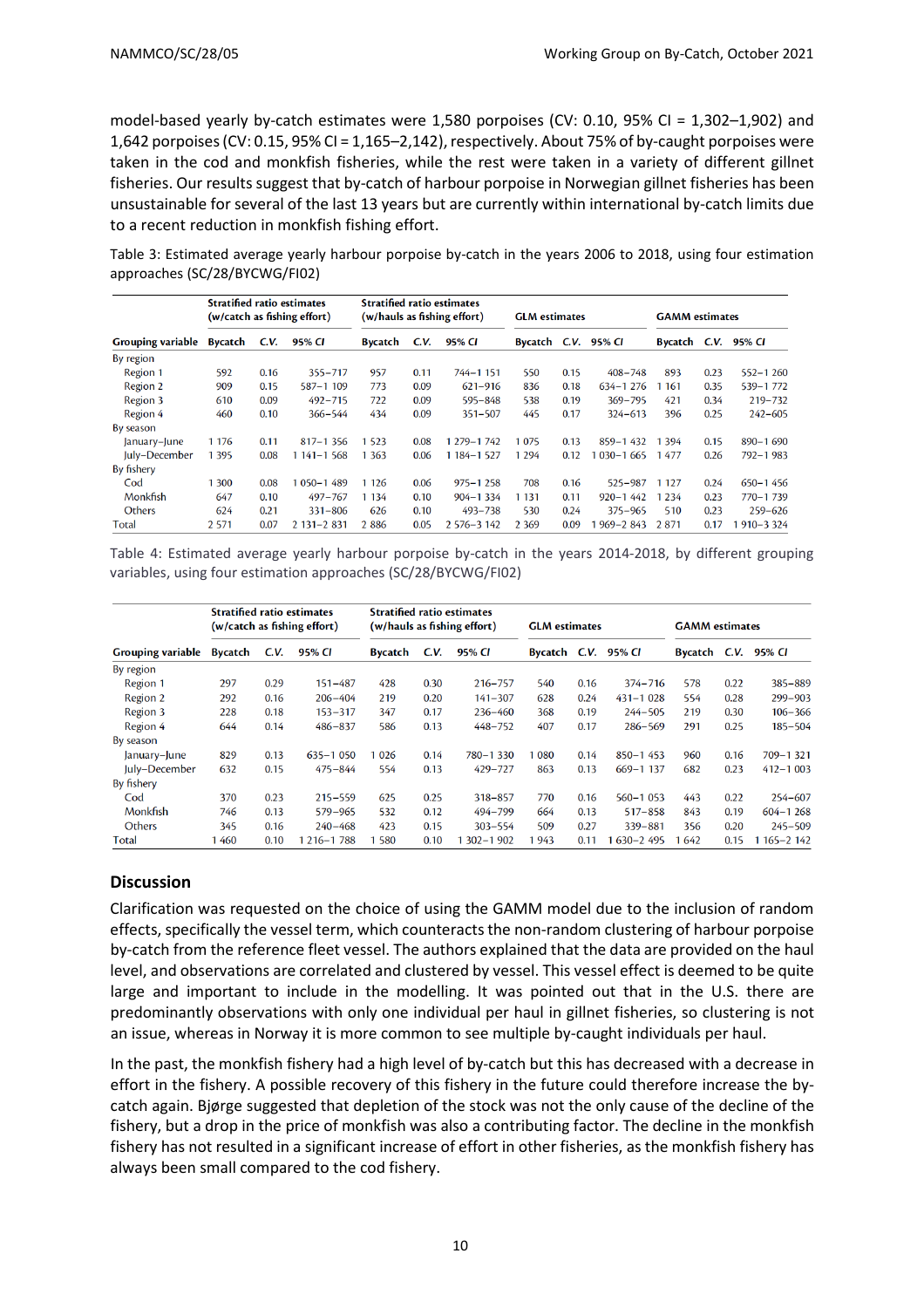The possibility of equipping monkfish gillnets with pingers was briefly discussed. Pingers are currently only used in the cod fisheries and their use remains a challenge due to negative perceptions amongst the fishermen and in the media. Additionally, monkfish nets have strings that can include up to 500 nets, with 14km per string, and a large number of pingers would be required to cover all the nets. Northridge pointed out that in the UK this was overcome by using louder, rather than more, pingers and placing them 2km apart - although it was noted that this still increases the ensonification of the environment.

The WG **endorsed** the estimates, provided here in [Table](#page-9-0) 3 and Table 4, and due to the uncertainty in the trend in effort of the monkfish fishery agreed that these estimates should be presented for both time periods.

## **6.1.2.Update on pinger experiments**

<span id="page-10-0"></span>Moan presented SC/28/BYCWG/FI04 – *Pinger trials in Norwegian commercial fisheries confirm that pingers reduce harbour porpoise bycatch rates and demonstrate low level of pinger-associated negative impacts on day-to-day fishing operations*.

#### **Author's summary:**

A field trial was conducted to determine the effect of acoustic deterrent devices (ADDs, or pingers) on harbour porpoise and harbour seal by-catch in three Norwegian commercial gillnet fisheries targeting cod, saithe (*Pollachius virens*) and monkfish. Catch data on 2,658 net-km-days were collected by 8 fishing vessels operating gillnets in high by-catch regions over two years. A total of 19 harbour porpoises and 9 harbour seals were by-caught, with all harbour porpoises and 67% of harbour seals taken in control (non-pingered) nets. By-catch was modelled using a generalised linear mixed modelling approach and fitted with penalized maximum likelihood. Modelling results indicated that using pingers on gillnets reduced the risk of by-catching a harbour porpoise by an estimated 96.9% (95% CI = 95% - 98%) compared to ordinary pinger-free nets. The effect of pingers was not significantly different between different fisheries. The pingers also had no significant effect on catch rates of fish (Wilcoxon rank sum test,  $p = 0.61$ ) or harbour seals (Wilcoxon rank sum test,  $p = 0.25$ ). Self-reported pinger-associated extra time costs on day-to-day fishing operations were low, averaging about 2.8 minutes per operation. These results add to a growing body of scientific evidence that pingers can lead to substantial reductions in harbour porpoise by-catch rates in gillnet fisheries, and that extra time costs associated with operating nets with pingers are low.

#### **Discussion**

It was pointed out that the IWC, and other bodies, consider that the decrease of harbour porpoise bycatch using pingers is a proven concept not requiring any further trials for demonstration. Bjørge indicated that the purpose of the Norwegian trial presented here was to test the practicalities and demonstrate the efficiency of using pingers in Norwegian fisheries and under the unique environmental conditions of Norway, and to thereby help convince the authorities – and the fishermen – that pingers were efficient.

Moan informed that both the Banana pinger by Fishtek Marine Industries and the Dolphin pinger by Future Oceans were used for this trial, but no differentiation was made between these in the analysis (nor is it known if there is any difference in efficiency between the two types). The only differentiation used in the analysis is the use of pingers vs. no pingers, with the same nets used for both the trial and the control. During the trial, 9 seals (registered as harbour seals by the fishers, and not verified by the researchers) were by-caught, of which 6 were taken in non-pingered nets. There was no significant difference in catch rates of the target species. It was mentioned that in other fisheries, the banana pingers had been shown to attract seals, but that the frequency of the banana pingers used in the Norwegian study was increased to prevent this.

Sigurðsson briefly presented results of a study using banana pingers in Iceland. This study observed no effect of the pingers on harbour porpoise by-catch, but a negative effect on the catch of target species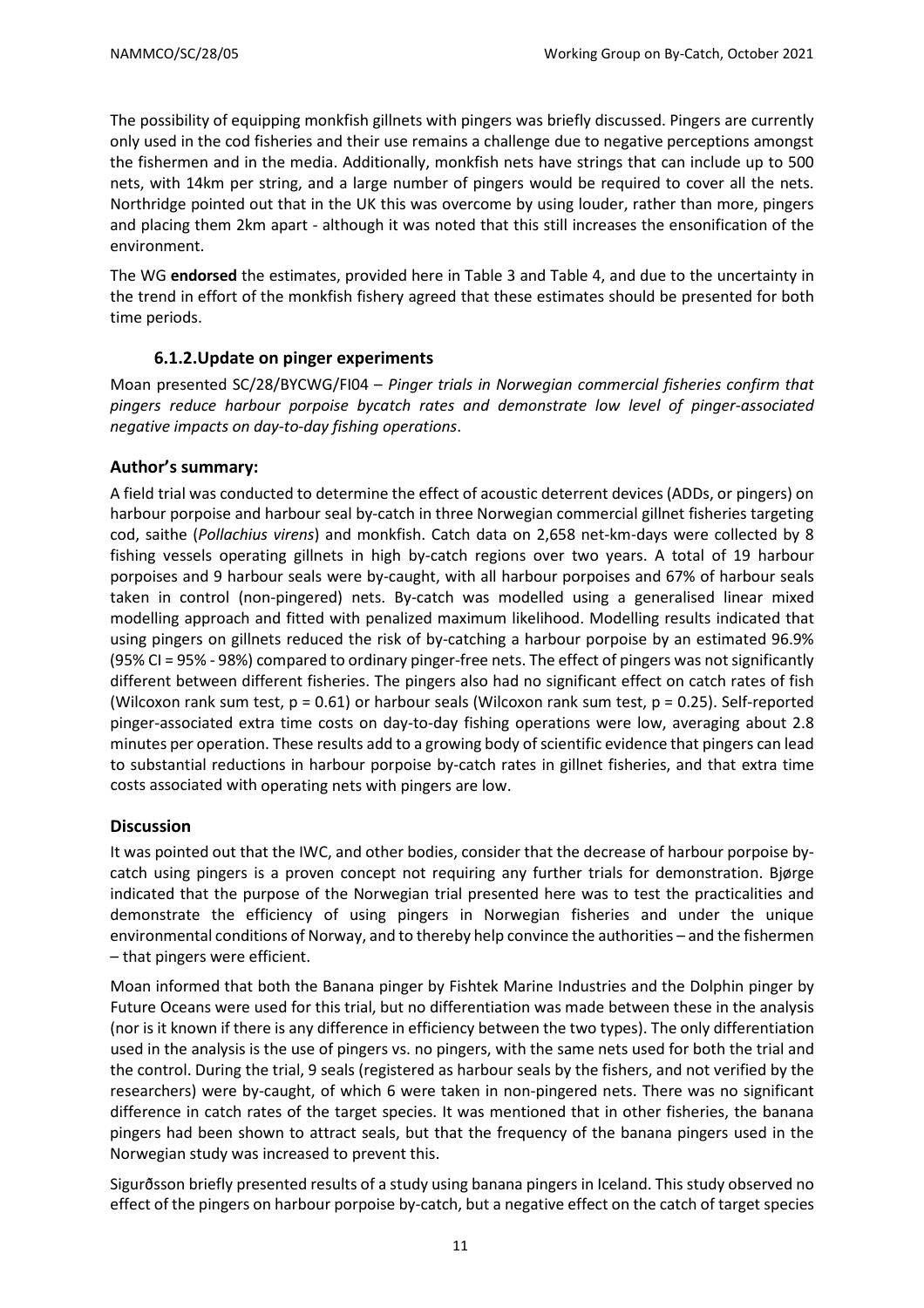(cod). Although the trial and the control group took place at the same time, they were at least 1nm, and usually 2nm, apart. The WG noted that this is the first trial they are aware of where the pingers did not reduce by-catch. The difference in results between Norway and Iceland could possibly be due to a difference in the acoustic environment, or due to differences in the sounds being emitted by the Banana pinger devices. It was noted that the provider of the pingers, Fishtek, regularly updates their models and changes their source levels and therefore having more information on the specific levels associated with the actual devices being used would be valuable. The WG **recommended** comparing the pingers used in the Norway and Iceland trials to investigate any possible differences in the noise they produce.

## <span id="page-11-0"></span>7. **RISK ASSESSMENT**

Due to the limited time available, the risk assessment for all fisheries, including an overview of the Lenfest Project and a discussion on other ways to proceed were not able to be discussed. Desportes suggested scheduling a meeting in the near future to focus on this topic, and a possible time for this meeting will be investigated.

## <span id="page-11-1"></span>8. **RECOMMENDATIONS**

#### <span id="page-11-2"></span>**8.1. RECOMMENDATIONS FOR RESEARCH**

#### **Norway/Iceland**

- *To compare the pingers used in the trials conducted in Norway and Iceland to investigate similarities and differences in their deterrent signals*
- To use the estimates of seal by-catch in the cod fishery published in Punt et al. 2020 as a *preliminary information in the CSWG assessments, with associated caveats and uncertainties.*

#### **Norway**

- *To investigate the value of using habitat preference models for apportioning seal species in the generation of by-catch estimates*

#### <span id="page-11-3"></span>**8.2. RECOMMENDATIONS FOR CONSERVATION & MANAGEMENT**

#### **Iceland**

- *To continue efforts towards improving species identification by both inspectors and fishermen, and encourage collecting DNA samples and taking photos of by-caughtsealsin 2022 to validate inspector reports and calculate the rate of misidentification by fishermen, so this could be corrected for.*
- *To support the analysis of DNA samples to assess rates of species misidentification through the provision of necessary funding.*
- *To include a field for target species in the logbook as well as other ways to distinguish these coastal and offshore fisheries for monitoring by-catch.*
- *To closely monitor the Greenland halibut gillnet fishery and its related by-catch.*

#### **Norway**

- *To continue improving the monitoring of by-catch rates and accurate species identification through the implementation of REM systems.*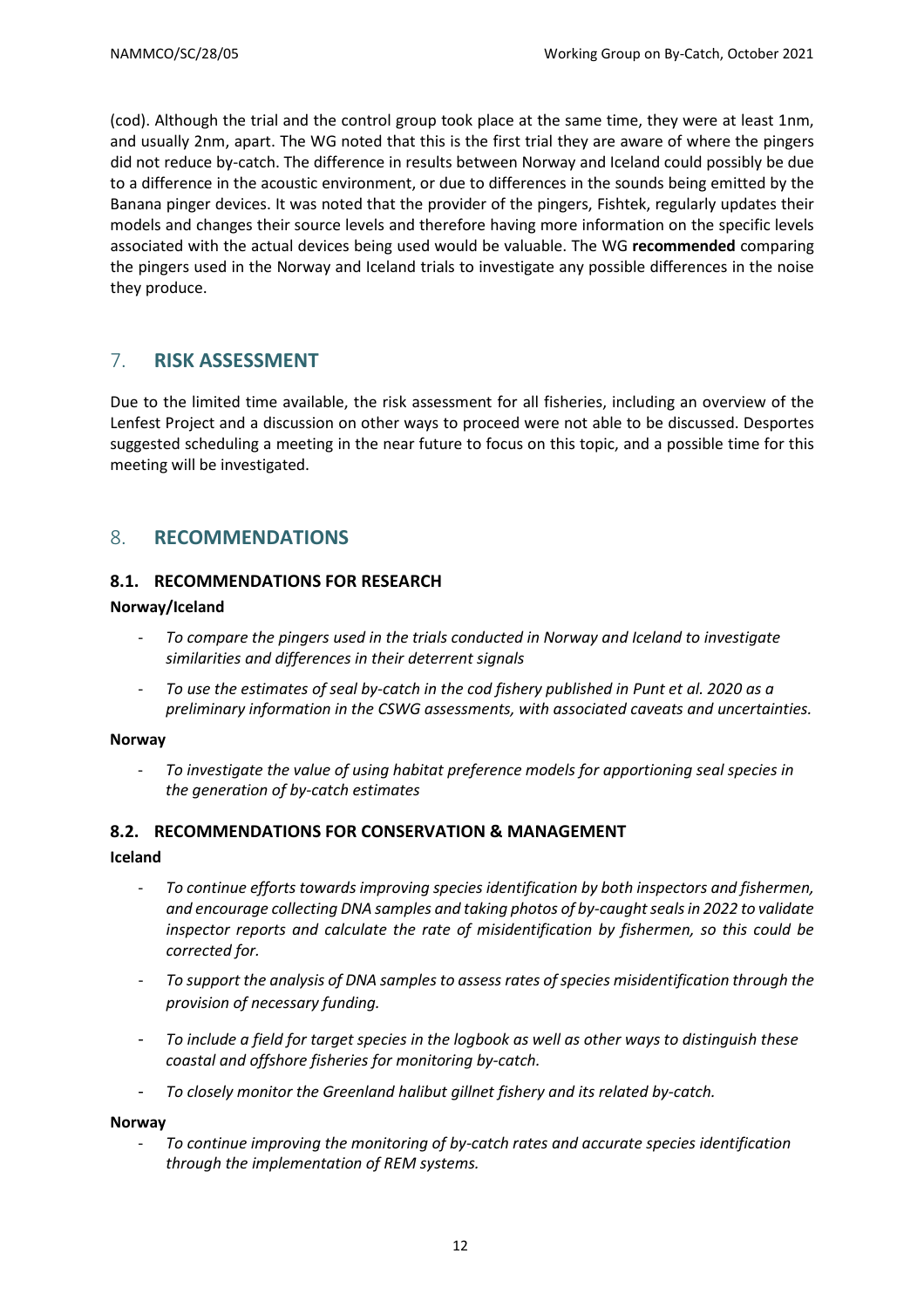#### <span id="page-12-0"></span>**8.3. ENDORSED ESTIMATES**

- *The estimates of marine mammal by-catch in the lumpsucker fishery in Iceland, presented in* [Table](#page-4-0) 1*. The stratification by management area approach is recommended for use in assessments.*
- *The updated estimates of harbour seal and grey seal by-catch in commercial gillnet fisheries in Norway, presented in* [Table](#page-7-0) 2*.*
- *The estimates of harbour porpoise by-catch in commercial gillnet fisheries in Norway, presented in* [Table](#page-9-0) 3 *and* [Table](#page-9-1) 4*.*

#### <span id="page-12-1"></span>9. **OTHER BUSINESS**

Evans mentioned a new ASCOBANS review of by-catch mitigation measures will soon be published and could be distributed to the group for information.

An observer from Russia, Zabavnikov, also attended the meeting and provided the group with information on by-catch in Russian fisheries in the Barents Sea via e-mail. The information is summarized in [Table](#page-12-3) 5 below.

| Fishing Gear-<br><b>Target species</b>  | <b>Position</b>                                     | Years     | <b>Observed by-catch</b> |
|-----------------------------------------|-----------------------------------------------------|-----------|--------------------------|
| Bottom trawl - cod                      | Between 76°-78°N and<br>$25^{\circ} - 30^{\circ}$ E | 2002-2019 | 9 Harp seals             |
| Bottom trawl - cod                      | 80°N/10°E                                           | 2002-2019 | 1 Bearded seal           |
| Bottom trawl – cod<br>longline          | 71°N/31°E                                           | 2002-2019 | 1 White-beaked dolphin   |
| Pots - Snow Crab<br>fishery             | 77°N/44°E                                           | 2002-2019 | 1 Humpback whale         |
| Pots – King Crab fishery                | 69.5°N/41°E                                         | 2002-2019 | 2 Humpback whales        |
| Pots – King Crab fishery                | 70°N/45°                                            | 2002-2019 | 1 Minke whale            |
| Pelagic Trawl - Herring<br>and Mackerel | $63.5^{\circ}N/04.5^{\circ}W$                       | 2002-2019 | 1 Minke whale            |

<span id="page-12-3"></span>Table 5: By-catch information from PINRO observers in the Barents Sea (2002-2009)

## <span id="page-12-2"></span>10. **MEETING CLOSE AND ADOPTION OF REPORT**

Murray thanked all the participants for their active participation in the online meeting. The WG thanked the Chair for her able chairing.

A draft meeting report was circulated 26<sup>th</sup> October 2021 and finalised following the integration of amendments on 11<sup>th</sup> November 2021.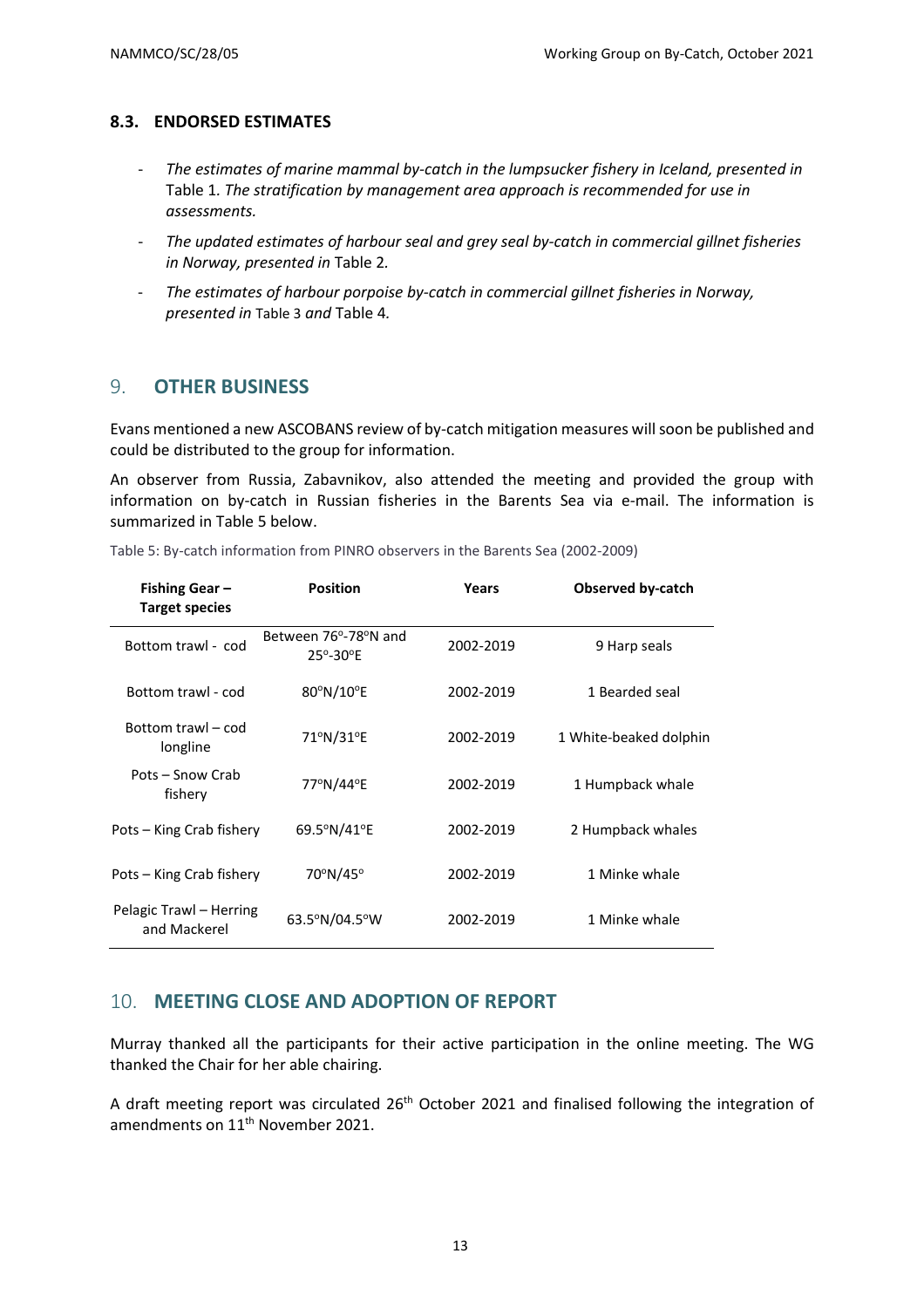## **REFERENCES**

<span id="page-13-0"></span>Punt, A. E., Siple, M., Sigurðsson, G. M., Víkingsson, G., Francis, T. B., Granquist, S. M., ... & Zerbini, A. N. (2020). Evaluating management strategies for marine mammal populations: an example for multiple species and multiple fishing sectors in Iceland. *Canadian Journal of Fisheries and Aquatic Sciences*, *77*(8), 1316-1331.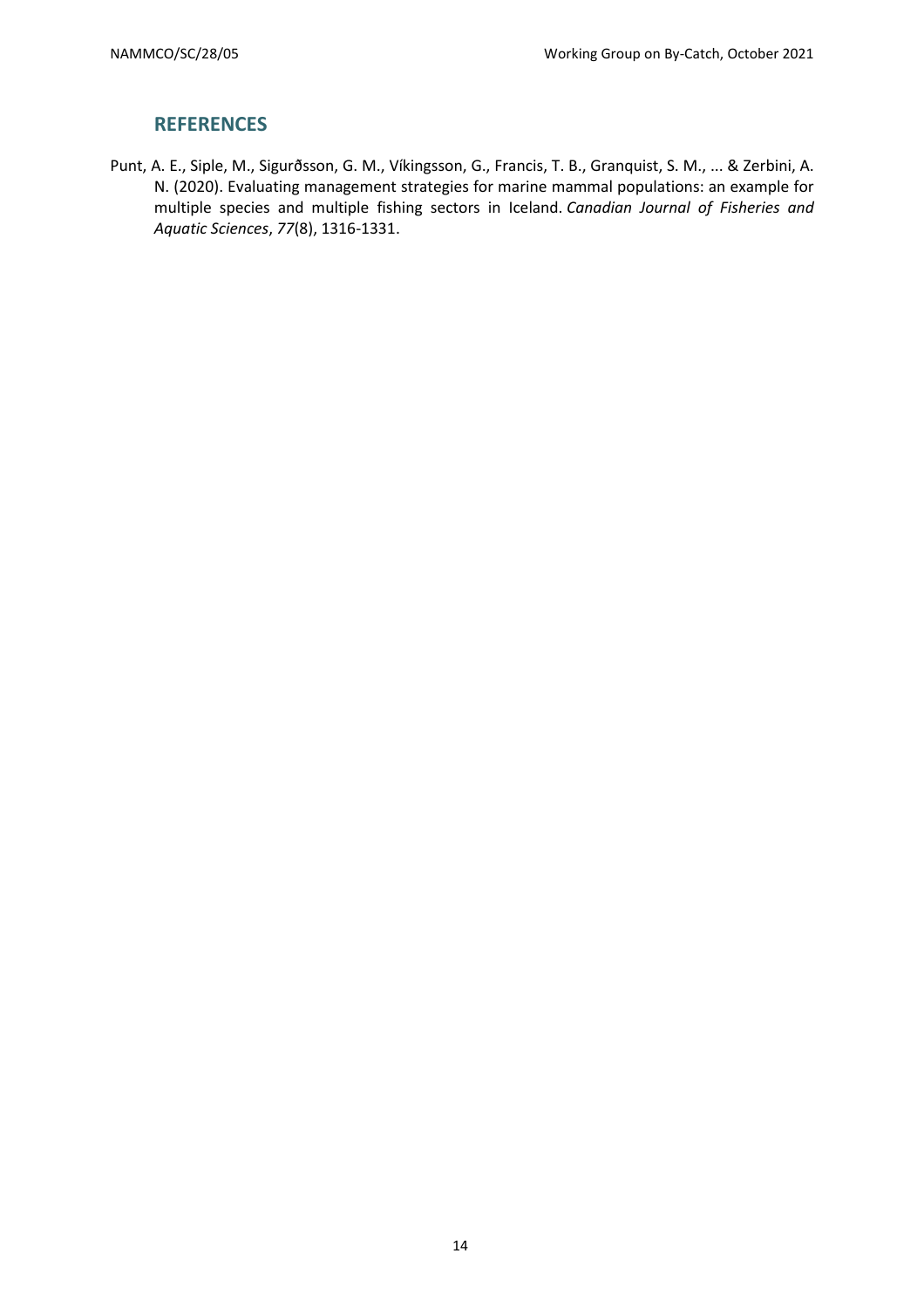## <span id="page-14-0"></span>**APPENDIX 1: AGENDA**

- **1. Welcome from the Chair**
- **2. Adoption of agenda**
- **3. Appointment of rapporteurs**
- **4. Review of available documents**
- **5. Coastal Seals: Endorse estimates for 2022 CSWG assessment**
	- 5.1.Iceland
		- 5.1.1.Lumpsucker gillnet fishery
		- 5.1.2.Cod and Greenland halibut gillnet fisheries
	- 5.2.Norway
		- 5.2.1.Updated seal by-catch analyses cod/monkfish gillnet
		- 5.2.2. Other fisheries or vessels (i.e. >15m)

## **6. Harbour porpoise**

- 6.1.Norway
	- 6.1.1.Review recently published harbour porpoise estimates
	- 6.1.2.Update on pinger experiments

## **7. Risk assessment for all fisheries**

7.1.Overview of Lenfest project: Developing Recommendations to Estimate By-catch for the MMPA

- [https://www.lenfestocean.org/en/research-projects/developing-recommendations-to](https://www.lenfestocean.org/en/research-projects/developing-recommendations-to-estimate-bycatch-for-the-marine-mammal-protection-act)[estimate-bycatch-for-the-marine-mammal-protection-act](https://www.lenfestocean.org/en/research-projects/developing-recommendations-to-estimate-bycatch-for-the-marine-mammal-protection-act)
- Other ways forward

#### **8. Recommendations**

- 1. Recommendations for research from this WG
- 2. Recommendations for conservation and management from this WG
- **9. Other business**

#### **10. Adoption of report**

**11. Next meeting**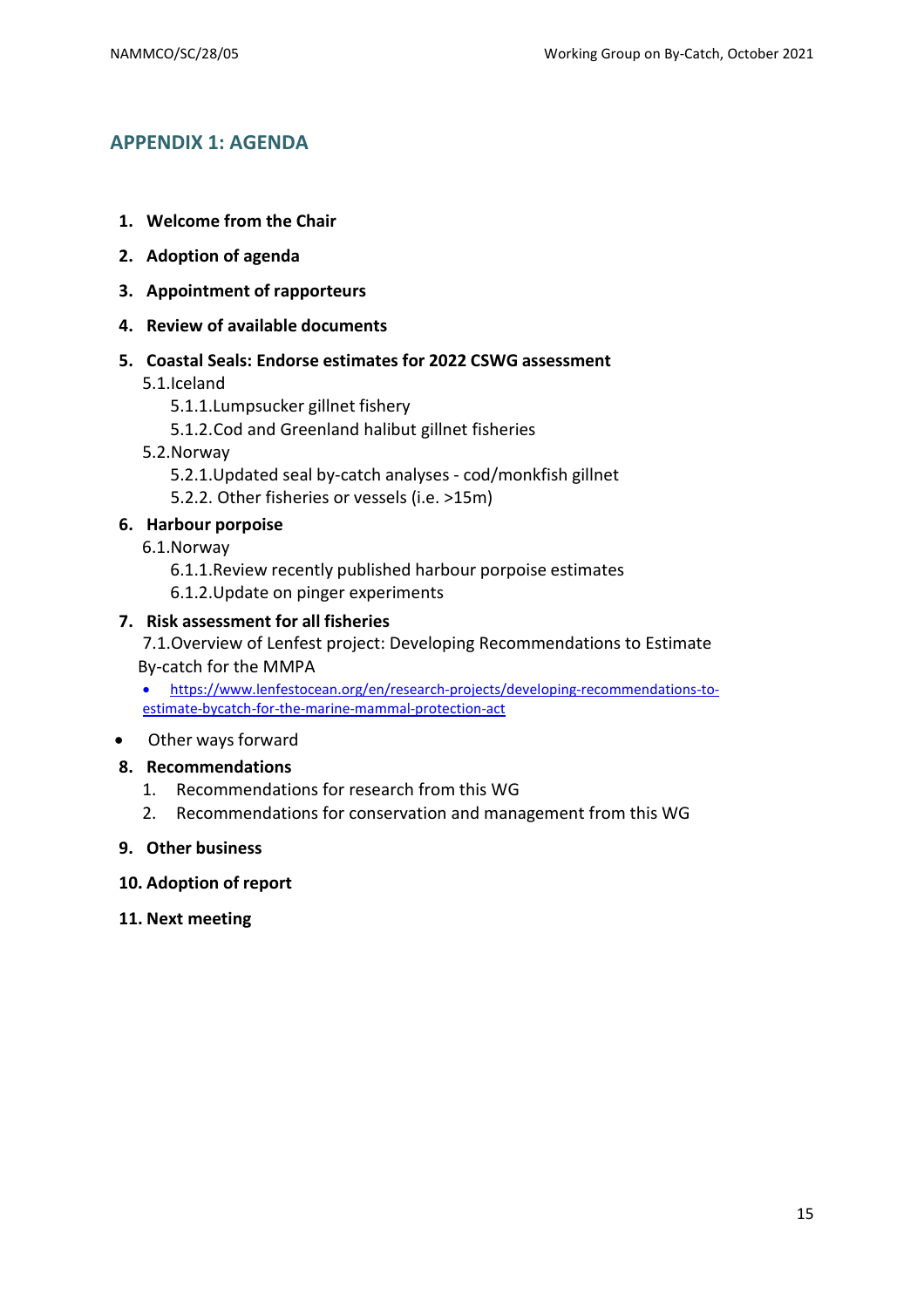## <span id="page-15-0"></span>**APPENDIX 2: LIST OF PARTICIPANTS**

#### **Arne Bjørge (NO)**

Norwegian Institute for Marine Research Blindernveien 31 Oslo Norway [arne.bjoerge@hi.no](mailto:arne.bjoerge@hi.no)

#### **Geneviève Desportes (NAMMCO**

**Secretariat, Convenor)** General Secretary PO Box 6453 N-9294 Tromsø Norway [genevieve@nammco.org](mailto:genevieve@nammco.org)

#### **Peter Evans (ASCOBANS, Observer)**

Co-Chair ASCOBANS-ACCOBAMS Bycatch Working Group UN Campus Platz der Vereinten Nationen 153113 Bonn Germany [peter.evans@bangor.ac.uk](mailto:peter.evans@bangor.ac.uk)

#### **Sandra M. Granquist (IS, SC)**

Marine and Freshwater Institute The Icelandic Seal Center Höfðabraut 6 530 Hvammstangi Iceland [sandra.magdalena.granquist@hafogvatn.is](mailto:sandra.magdalena.granquist@hafogvatn.is)

#### **Jesper Ødegaard Jakobsen (GL)**

Ministry of Fisheries and Hunting GL-3900 Nuuk Greenland [jeod@nanoq.gl](https://nammco.sharepoint.com/Sec/07-SC/04%2520Working%2520Groups/By-catch/2021/Report/jeod@nanoq.gl)

#### **Marjorie Lyssikatos (Invited Expert)**

NOAA/Northeast Fisheries Science **Centre** 166 Water Street Woods Hole, MA, 02543-1026 USA [marjorie.lyssikatos@noaa.gov](mailto:marjorie.lyssikatos@noaa.gov)

#### **Heleen Middel (NAMMCO Secretariat)**

Assistant Scientific Secretary PO Box 6453 N-9294 Tromsø Norway [heleen@nammco.org](mailto:heleen@nammco.org)

#### **Bjarni Mikkelsen (FO, SC Chair)**

Faroe Marine Research Institute Nóatún 1 100 Tórshavn Faroe Islands [bjarnim@hav.fo](mailto:bjarnim@savn.fo)

#### **André Moan (NO)**

Norwegian Institute for Marine Research Blindernveien 31 Oslo Norway [andre.moan@hi.no](mailto:andre.moan@hi.no)

#### **Kimberly Murray (Chair, Invited Expert)**

NOAA/Northeast Fisheries Science Centre 166 Water Street Woods Hole, MA, 02543-1026 USA [kimberly.murray@noaa.gov](mailto:kimberly.murray@noaa.gov)

#### **Simon Northridge (Invited Expert)**

Scottish Oceans Institute University of St Andrews Institiud Chuantan na h-Alba Gatty Marine Laboratory East Sands St Andrews KY16 8LB Scotland United Kingdom [spn1@st-andrews.ac.uk](mailto:spn1@st-andrews.ac.uk)

#### **Guðjón Sigurdsson (IS, SC)**

Marine and Freshwater Research Institute PO Box 1390 IS-121 Reykjavik Iceland [gudjon.mar.sigurdsson@hafogvatn.is](mailto:gudjon.mar.sigurdsson@hafogvatn.is)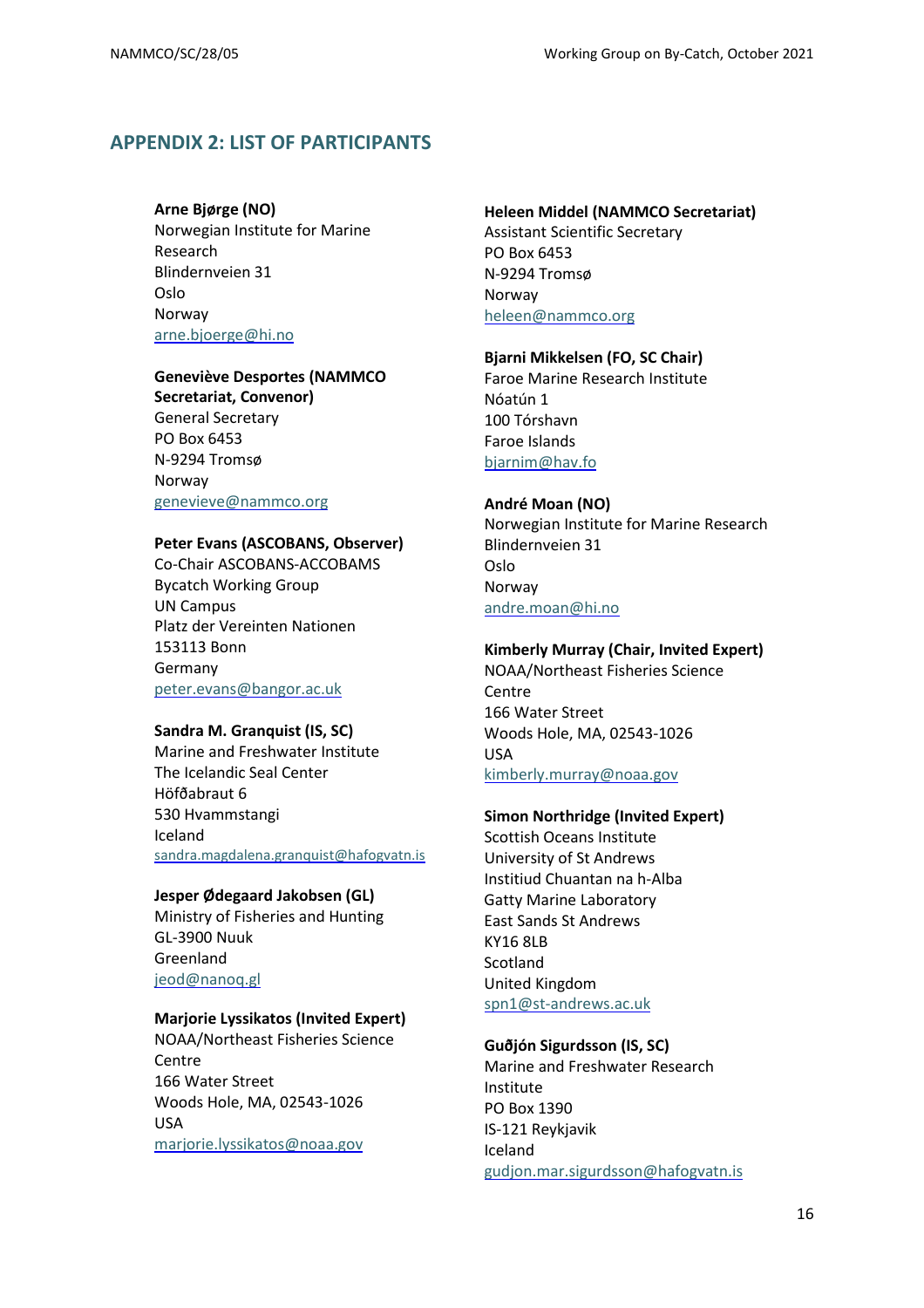## **Fern Wickson (NAMMCO Secretariat)**

Scientific Secretary PO Box 6453 N-9294 Tromsø Norway [fern@nammco.org](mailto:fern@nammco.org)

## **Vladimir Zabavnikov (RU, Observer)**

Polar Branch of VNIRO (PINRO) 6 Knipovicha St., 183038 Murmansk Russia [ltei@pinro.ru](mailto:ltei@pinro.ru)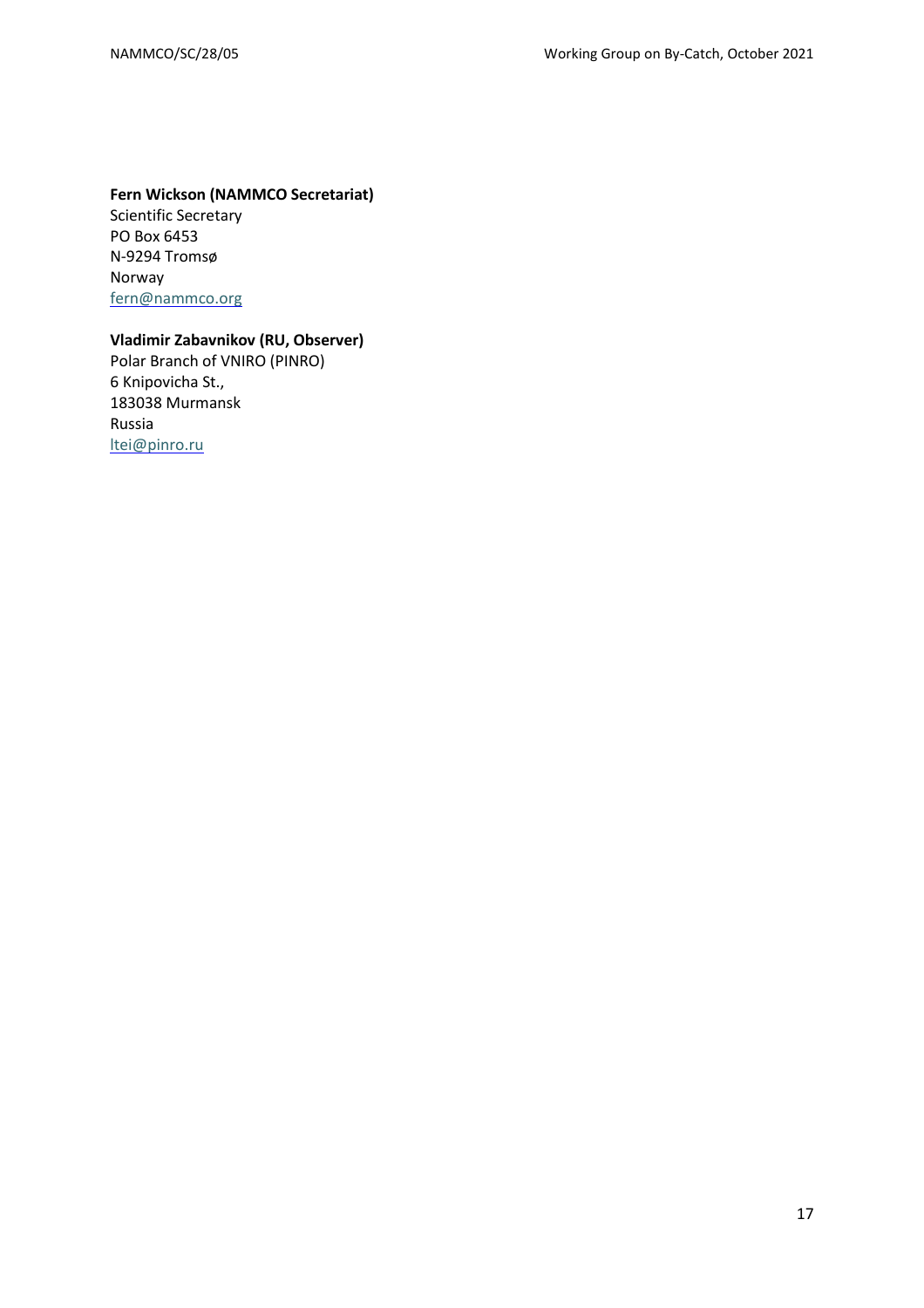## <span id="page-17-0"></span>**APPENDIX 3: LIST OF DOCUMENTS**

## **Working Documents**

| Doc. No.       | <b>Title</b>                                                                                                           | Agenda item |
|----------------|------------------------------------------------------------------------------------------------------------------------|-------------|
| SC/28/BYCWG/01 | Draft Agenda                                                                                                           |             |
| SC/28/BYCWG/02 | <b>Draft List of Participants</b>                                                                                      |             |
| SC/28/BYCWG/03 | <b>Draft List of Documents</b>                                                                                         | 4           |
| SC/28/BYCWG/04 | A. Moan & A. Bjørge<br>Bycatch of coastal seals in Norwegian gillnet fisheries conducted<br>by coastal fishing vessels | 5.2         |
| SC/28/BYCWG/05 | G. M. Sigurdsson<br>Update on bycatch in Icelandic waters                                                              | 5.1         |

## **For Information Documents**

| Doc. No.         | <b>Title</b>                                                                                                                                                                                                                                                                   | Agenda<br>item |
|------------------|--------------------------------------------------------------------------------------------------------------------------------------------------------------------------------------------------------------------------------------------------------------------------------|----------------|
| SC/28/BYCWG/FI01 | Report of NAMMCO Scientific Committee Working Group on By-<br>Catch $-$ May 2020                                                                                                                                                                                               | 4              |
| SC/28/BYCWG/FI02 | A. Moan et al. (2020). Assessing the impact of fisheries-related<br>mortality of harbour porpoise (Phocoena phocoena) caused by<br>incidental bycatch in the dynamic Norwegian gillnet fisheries.<br>ICES Journal of Marine Science 77(7-8), 3039-3049.                        | 6.1            |
| SC/28/BYCWG/FI03 | A. Bjørge et al. (under review). Estimates of humpback, minke and<br>killer whale fishing gear interactions in Norwegian fisheries<br>suggest low anthropogenic mortality. (Consult with authors prior<br>to citation)                                                         | 7.2            |
| SC/28/BYCWG/FI04 | A. Moan & A. Bjørge (2021). Pinger trials in Norwegian<br>commercial fisheries confirm that pingers reduce harbour<br>porpoise bycatch rates and demonstrate low level of pinger-<br>associated negative impacts on day-to-day fishing operations.<br><b>IWC SC/68C/HIM/02</b> | 6.1.2          |
| SC/28/BYCWG/FI05 | G.P. Course (2021). Monitoring Cetacean Bycatch: An Analysis of<br>Different Methods Aboard Commercial Fishing Vessels.                                                                                                                                                        | 7.2            |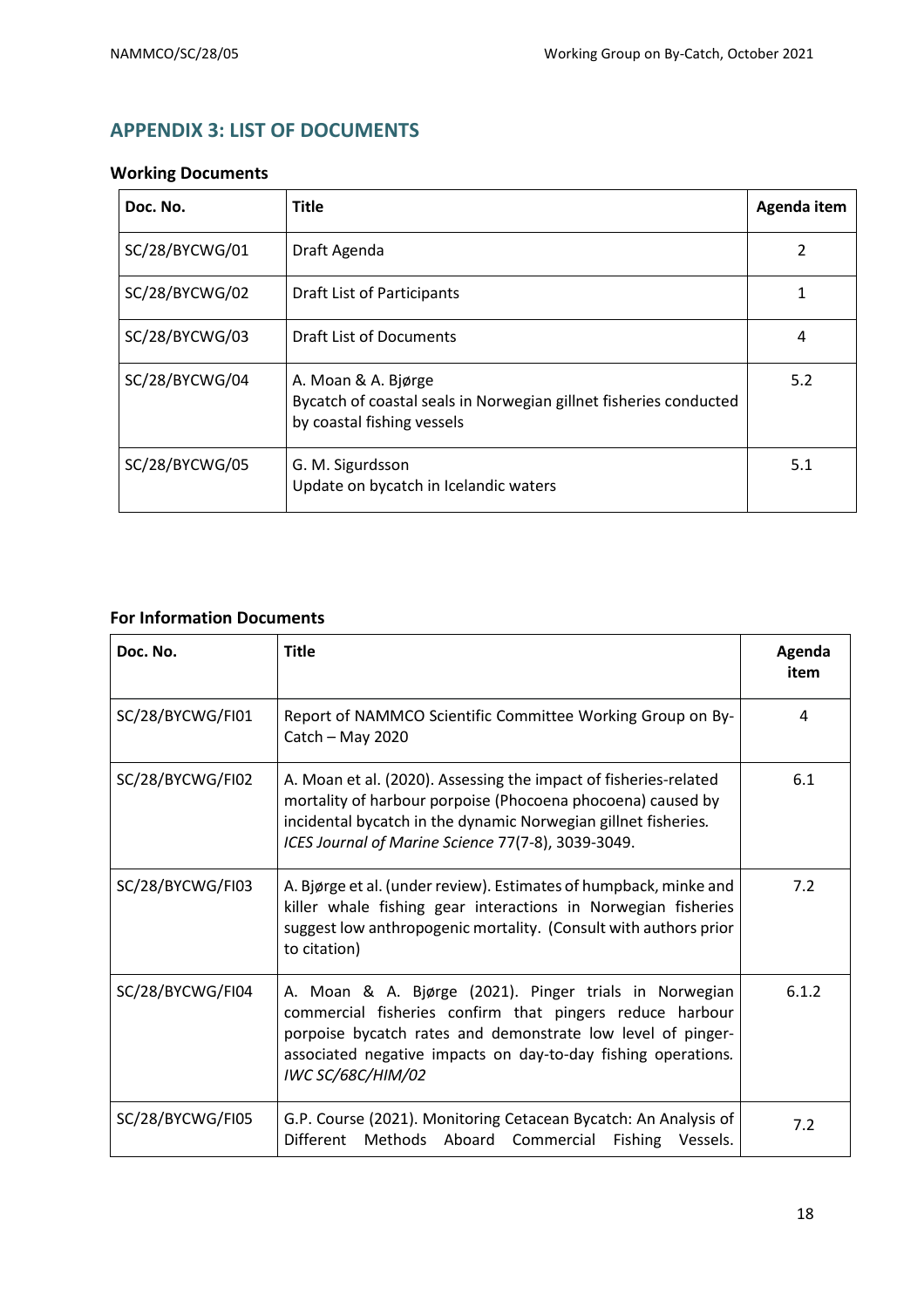|                  | ASCOBANS Secretariat, Bonn, Germany. 74 pages. ASCOBANS<br><b>Technical Series No.1.</b>                                                                                                                                                         |       |
|------------------|--------------------------------------------------------------------------------------------------------------------------------------------------------------------------------------------------------------------------------------------------|-------|
| SC/28/BYCWG/FI06 | FAO (2021). Fishing operations. Guidelines to prevent and reduce<br>bycatch of marine mammals in capture fisheries. FAO Technical<br>Guidelines for Responsible Fisheries No.1, Suppl. 4. Rome.                                                  | 7.2   |
| /28/BYCWG/FI07   | UN (2012). Resolution adopted by the General Assembly on 27<br>July 2012 - The future we want. General Assembly 11 sept 2011:<br>A/RES/66/288*                                                                                                   | 7.2   |
| SC/28/BYCWG/FI08 | G.M. Verutes et al. (2020). Using GIS and stakeholder<br>involvement to innovate marine mammal<br>bycatch risk<br>assessment in data-limited fisheries. PloS one, 15(8), e0237835.                                                               | 7.2   |
| SC/28/BYCWG/FI09 | E. Hines et al. (2020). Getting to the bottom of bycatch: a GIS-<br>based toolbox to assess the risk of marine mammal bycatch.<br>Endangered Species Research, 42, 37-57.                                                                        | 7.2   |
| SC/28/BYCWG/FI10 | A.E. Punt et al. (2021). Can we manage marine mammal bycatch<br>effectively in low-data environments? Journal of Applied Ecology,<br>58(3), 596-607.                                                                                             | 7.2   |
| SC/28/BYCWG/FI11 | A.E. Punt et al. (2020). Evaluating management strategies for<br>marine mammal populations: an example for multiple species<br>and multiple fishing sectors in Iceland. Canadian Journal of<br>Fisheries and Aquatic Sciences, 77(8), 1316-1331. | 5.1.3 |
| SC/28/BYCWG/FI12 | A.E. Punt et al. (2021). Assessing pinniped bycatch mortality with<br>uncertainty in abundance and post-release mortality: A case<br>study from Chile. Fisheries Research, 235, 105816.                                                          | 7.1   |
| SC/28/BYCWG/FI13 | A.E. Punt et al. (2020). Robustness of potential biological removal<br>to monitoring, environmental, and management uncertainties.<br>ICES Journal of Marine Science 77(7-8), 2491-2507.                                                         | 7.1   |
| SC/28/BYCWG/FI14 | P.S. Hammond et al. (2021). Estimating the Abundance of Marine<br>Mammal Populations. Frontiers in Marine Science, 1316.                                                                                                                         | 7.1   |
| SC/28/BYCWG/FI15 | Marine and Freshwater Research Institute (2019). Bycatch of<br>Seabirds and Marine Mammals in Lumpsucker Gillnets, Iceland<br>2014-2018. NAMMCO SC/27/BYCWG/04                                                                                   | 5.1.1 |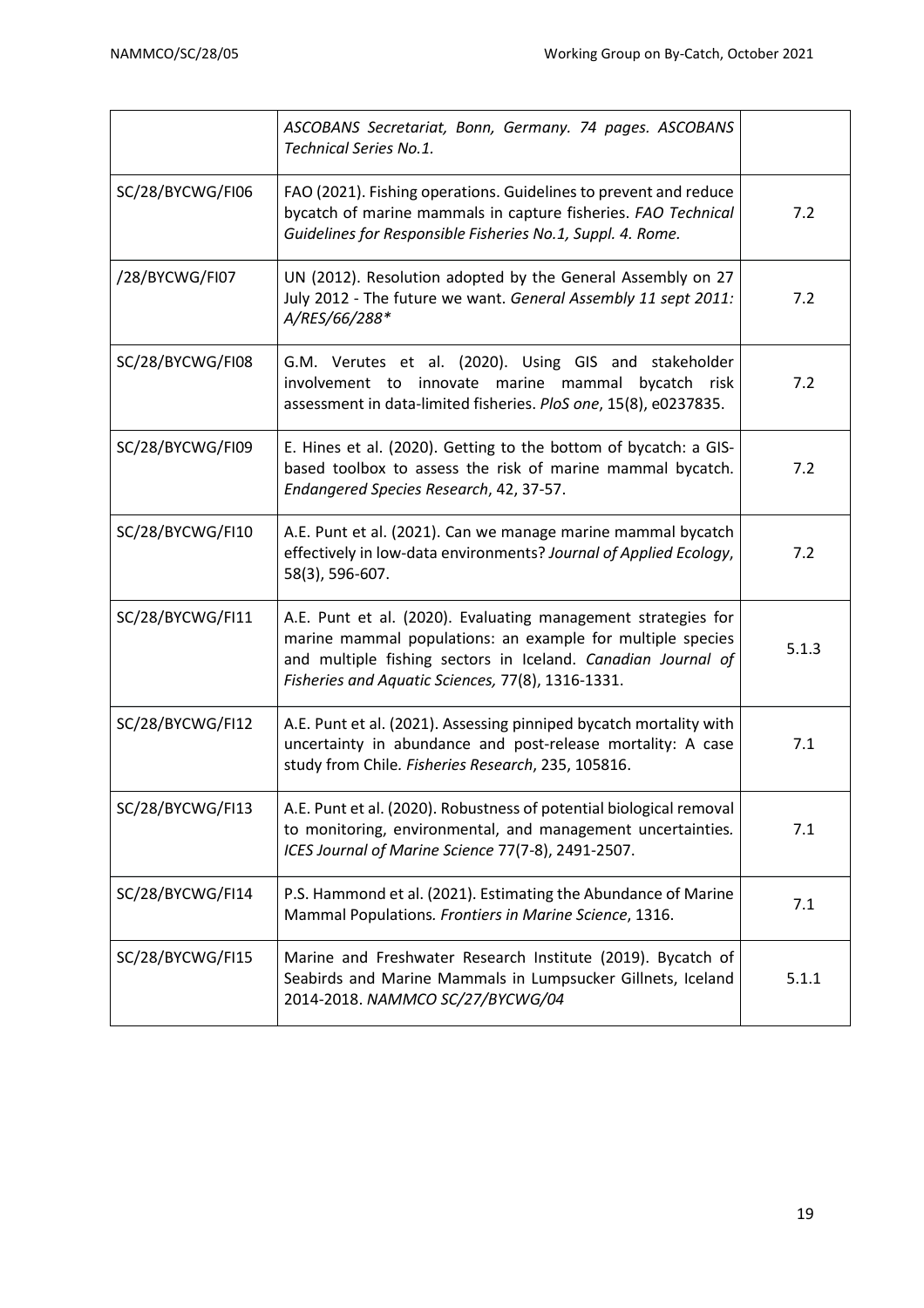## <span id="page-19-0"></span>**APPENDIX 4: TECHNICAL QUESTIONS REGARDING SC/28/BYCWG/04**

A. Bycatch of coastal seals in Norwegian gillnet fisheries conducted by coastal fishing vessels. Report to the NAMMCO By-Catch Working Group. September 2021. Andre Moan and Arne Bjorge Institute of Marine Research. NAMMCO SC/28/BYCWG/04

#### ML Comments:

- 1. The terms 'stratum' and reference/prediction metier's appear to be used interchangeably. Metiers are defined but perhaps stick with one term for the remainder of the paper to avoid confusion.
	- a. What are the reference métiers (h)? Region x mesh size.
- 2. What is a stratum? Region & fishery = métier = 9 different ones (3 regions x 3 mesh sizes) a. Do stratum and reference métier have the same meaning?
- 3. Why is the mean bycaught # of seals and CRF fishing effort being used to calculate bycatch rates (eq. 1) instead of total # of seals and hauls? Is it averaged over all 15 years in the time series? This will affect variance estimate too. It seems there are some intermediary summing over years and terms that aren't defined in eq. 1? Perhaps describing in more detail in the methods how you calculated the bycatch rates would be helpful.
- 4. Prediction métiers = fleet wide (DOF) métiers. Calling the parameter a "prediction" métier because mesh size was predicted using the bagged classification tree. The DOF prediction métier corresponds with the reference métier (h), correct? .
- 5. Is there an error in notation after equation (5) on page 5? The cv is for the bycatch estimate

Y  $Y_\mathsf{p}$  not on the mean # of seals bycaught  $\hat{\mathcal{Y}}_\mathsf{h}$ 

- 6. Page 5 last paragraph Do you mean to say CVs and variances around the bycatch estimates were calculated with the survey R package?
- 7. How was the CV calculated for the bycatch estimates? Taylor expansion from 'Survey' R package was used to calculate standard errors which must have been used to calculate the CV's – look up R package. A little more detail on how CV was calculated would be helpful.
- 8. Time period choice for scaling bycatch estimates to species appears to only be consequential for region 2. Observer coverage over the 15 year time period, overall averaging 2.5% is on the low end.
	- a. Consider including a table that shows # of CRF vessels relative to total vessels by region.
- 9. I don't find Figure 2 particularly informative. There is going to be inter-annual variablility in annual observer bycatch events from the CRF, particularly during time periods where the CRF contract changes. Perhaps pointing out where in the time series on the x-axis the CRF participating vessels changed might be informative.
	- a. Consider adding a table that shows CRF bycatch by all the métiers and years (like Figure 3) along with CRF effort.
- 10. Figure 3. Bycatch rates on what basis were years combined? Years were pooled based on low or missing effort in respective métiers? Was there a tool used to inform pooling of years in the different strata?
	- a. Overall, across all 3 regions, bycatch rates have declined. Exceptions are region 1 medium mesh, region 3 large mesh.
		- i. See CRF % coverage within these métiers would be helpful here. See comment 12.a.
- 11. Page 8. Figure 3. So how do these annual bycatch rates within each metier correspond with equation 1 - bycatch rates based on averages? What bycatch rates were used to estimate total bycatch? See comment #3.